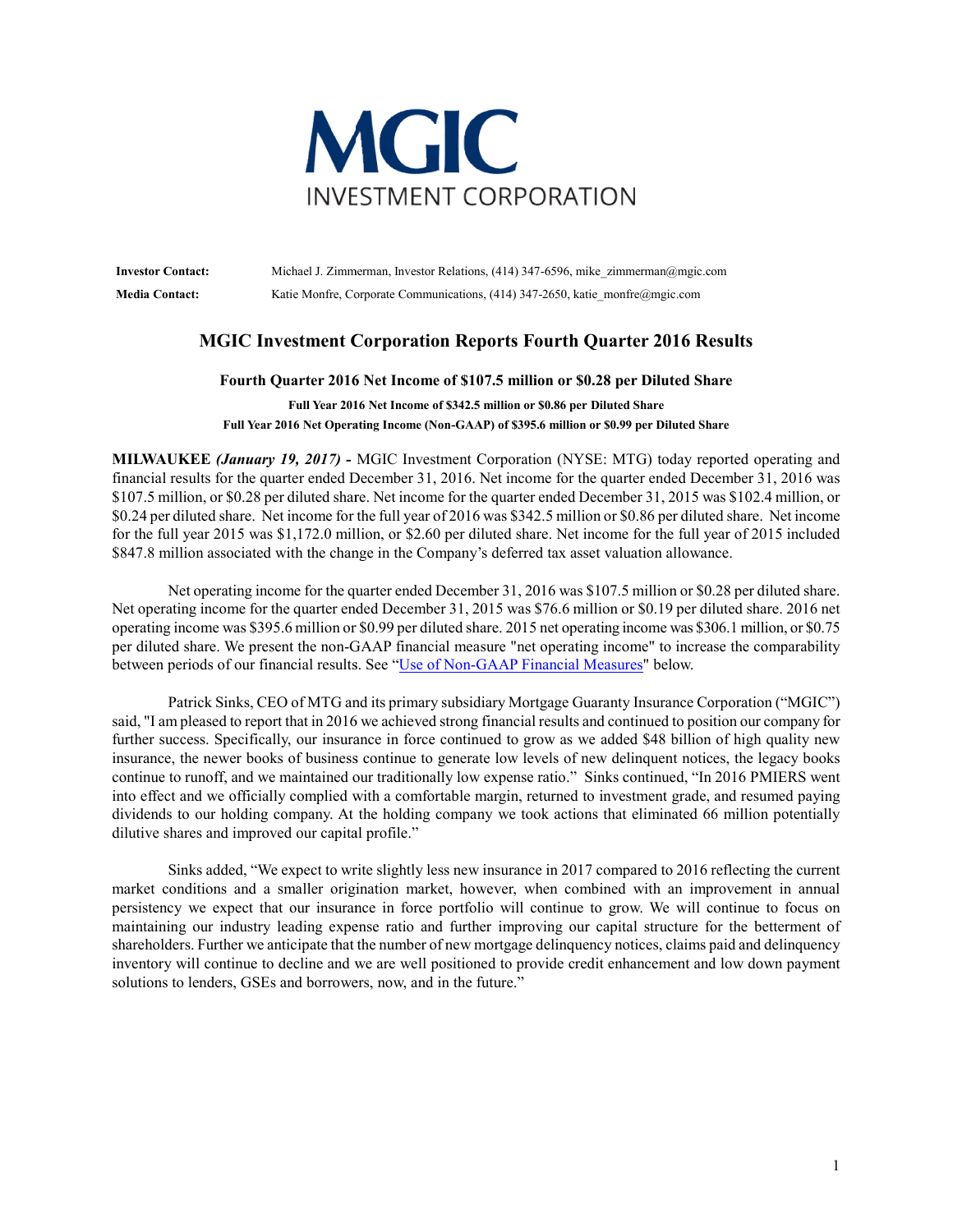#### Notable items for the quarter include:

|                                            | O <sub>4</sub> 2016 |     | O <sub>4</sub> 2015 | Change    |
|--------------------------------------------|---------------------|-----|---------------------|-----------|
| New Insurance Written (billions)<br>S      | 12.8                | S   | 9.8                 | $30.6\%$  |
| \$<br>Insurance in force (billions) $(1)$  | 182.0               | S   | 174.5               | 4.3 $%$   |
| Primary Delinquent Inventory (# loans) (1) | 50,282              |     | 62,633              | (19.7)    |
| Annual Persistency (1)                     | 76.9%               |     | 79.7%               |           |
| Consolidated Risk-to-capital ratio         | 12:0:1              | (2) | 13:6:1(1)           |           |
| <b>GAAP</b> Loss Ratio                     | 20.3%               |     | 42.0%               |           |
| GAAP Underwriting Expense Ratio (3)        | 15.8%               |     | 13.9%               |           |
| S<br>Provision for income taxes (millions) | 54.6                | S   | 6.6                 |           |
| \$<br>Book value per share (4)             | 7.48                | S   | 6.58                | $13.7 \%$ |

#### *1) As of December 31, 2) preliminary as of December 31, 2016, 3) insurance operations, 4) based on shares outstanding*

Total revenues for the fourth quarter were \$266.5 million, compared with \$258.4 million in the fourth quarter last year. Net premiums written for the quarter were \$243.5 million, compared with \$241.1 million for the same period last year. Net premiums written for the full year 2016 were \$975.1 million, compared with \$1,020.3 million for the full year 2015.

New insurance written in the fourth quarter was \$12.8 billion, compared to \$9.8 billion in the fourth quarter 2015. New insurance written for the full year 2016 was \$47.9 billion compared to \$43.0 billion for the full year 2015. Persistency, or the percentage of insurance remaining in force from one year prior, was 76.9 percent at December 31, 2016, compared with 79.7 percent at December 31, 2015, and 82.8 percent at December 31, 2014.

As of December 31, 2016, MGIC's primary insurance in force was \$182.0 billion, compared with \$174.5 billion at December 31, 2015, and \$164.9 billion at December 31, 2014. The fair value of MGIC Investment Corporation's investment portfolio, cash and cash equivalents was \$4.8 billion at December 31, 2016, compared with \$4.8 billion at December 31, 2015, and \$4.8 billion at December 31, 2014.

At December 31, 2016, the percentage of loans that were delinquent, excluding bulk loans, was 4.05 percent, compared with 5.11 percent at December 31, 2015, and 6.65 percent at December 31, 2014. Including bulk loans, the percentage of loans that were delinquent at December 31, 2016 was 5.04 percent, compared to 6.31 percent at December 31, 2015, and 8.25 percent at December 31, 2014.

Losses incurred in the fourth quarter were \$47.7 million, compared to \$95.1 million in the fourth quarter of 2015. During the fourth quarter of 2016 there was a \$43.0 million reduction in losses incurred due to positive development on our prior period primary loss reserves compared to \$15.0 million in the fourth quarter of 2015. In addition to the positive development, losses incurred in the quarter reflect a lower level of new delinquent notices received and a lower claim rate when compared to the same quarter last year. For the full year 2016, losses incurred were \$240.2 million compared to \$343.5 million in 2015. The decrease in losses incurred is primarily a result of fewer new delinquency notices received, a lower claim rate on new notices, and favorable reserve development on our prior period primary loss reserves. Net underwriting and other expenses were \$40.6 million in the fourth quarter, compared to \$37.0 million reported for the same period last year. For the full year 2016 net underwriting and other expenses were \$160.4 million compared to \$164.4 million in 2015.

## **Conference Call and Webcast Details**

MGIC Investment Corporation will hold a conference call today, January 19, 2017, at 10 a.m. ET to allow securities analysts and shareholders the opportunity to hear management discuss the company's quarterly results. The conference call number is 1-844-656-4450 ten minutes before the conference call begins the conference ID number 49691161. The call is being webcast and can be accessed at the company's website at http://mtg.mgic.com/. A replay of the webcast will be available on the company's website through February 19, 2017 under "Newsroom".

## **About MGIC**

MGIC (www.mgic.com), the principal subsidiary of MGIC Investment Corporation, serves lenders throughout the United States, Puerto Rico, and other locations helping families achieve homeownership sooner by making affordable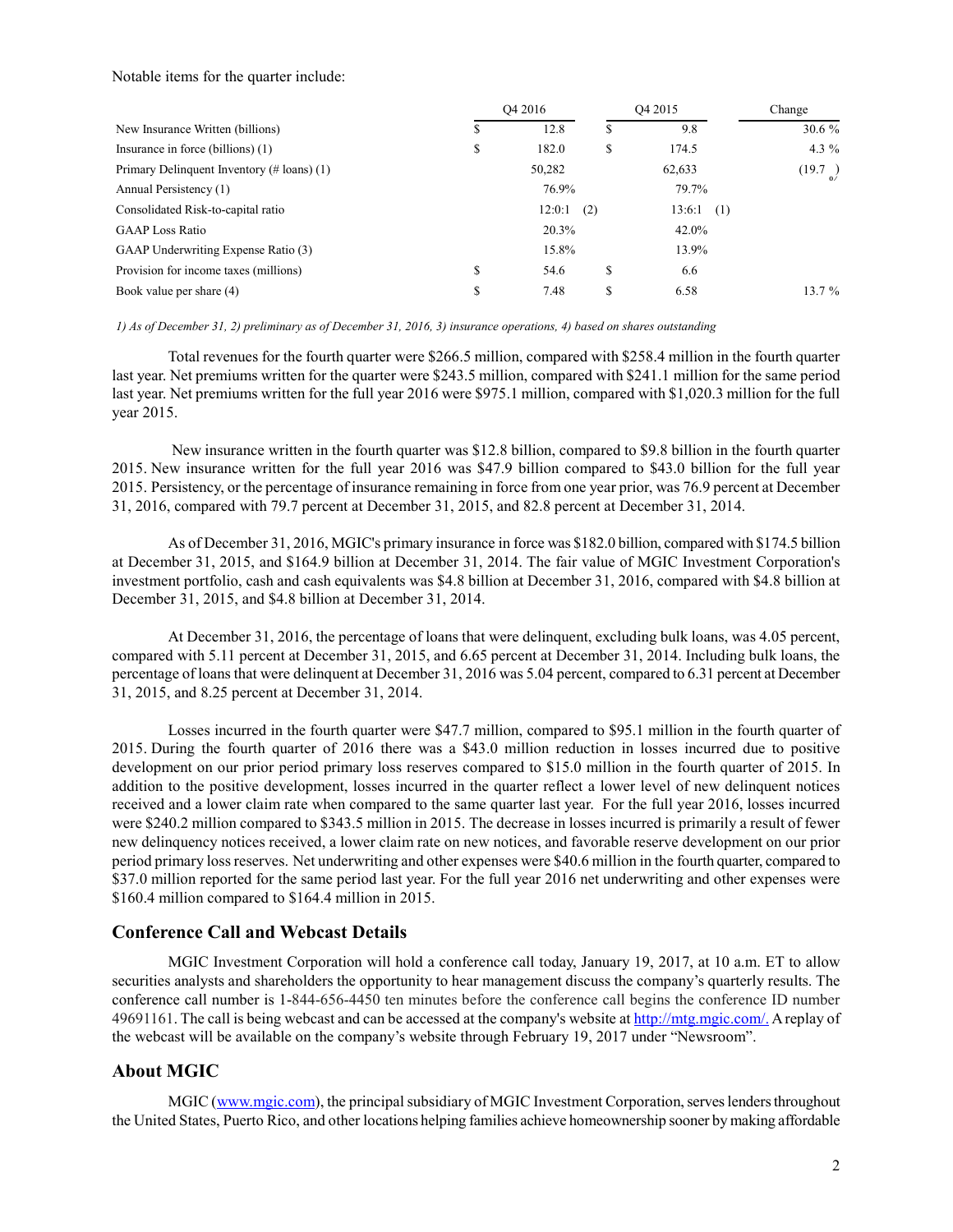low-down-payment mortgages a reality. At December 31, 2016, MGIC had \$182.0 billion of primary insurance in force covering approximately one million mortgages.

This press release, which includes certain additional statistical and other information, including non-GAAP financial information and a supplement that contains various portfolio statistics are both available on the Company's website at https://mtg.mgic.com/ under "Newsroom."

From time to time MGIC Investment Corporation releases important information via postings on its corporate website without making any other disclosure and intends to continue to do so in the future. Investors and other interested parties are encouraged to enroll to receive automatic email alerts and Really Simple Syndication (RSS) feeds regarding new postings. Enrollment information can be found at https://mtg.mgic.com under "Newsroom."

### **Safe Harbor Statement**

#### **Forward Looking Statements and Risk Factors:**

Our actual results could be affected by the risk factors below. These risk factors should be reviewed in connection with this press release and our periodic reports to the Securities and Exchange Commission ("SEC"). These risk factors may also cause actual results to differ materially from the results contemplated by forward looking statements that we may make. Forward looking statements consist of statements which relate to matters other than historical fact, including matters that inherently refer to future events. Among others, statements that include words such as "believe," "anticipate," "will" or "expect," or words of similar import, are forward looking statements. We are not undertaking any obligation to update any forward looking statements or other statements we may make even though these statements may be affected by events or circumstances occurring after the forward looking statements or other statements were made. No investor should rely on the fact that such statements are current at any time other than the time at which this press release was issued.

In addition, the current period financial results included in this press release may be affected by additional information that arises prior to the filing of our Form 10-K for the year ended December 31, 2016.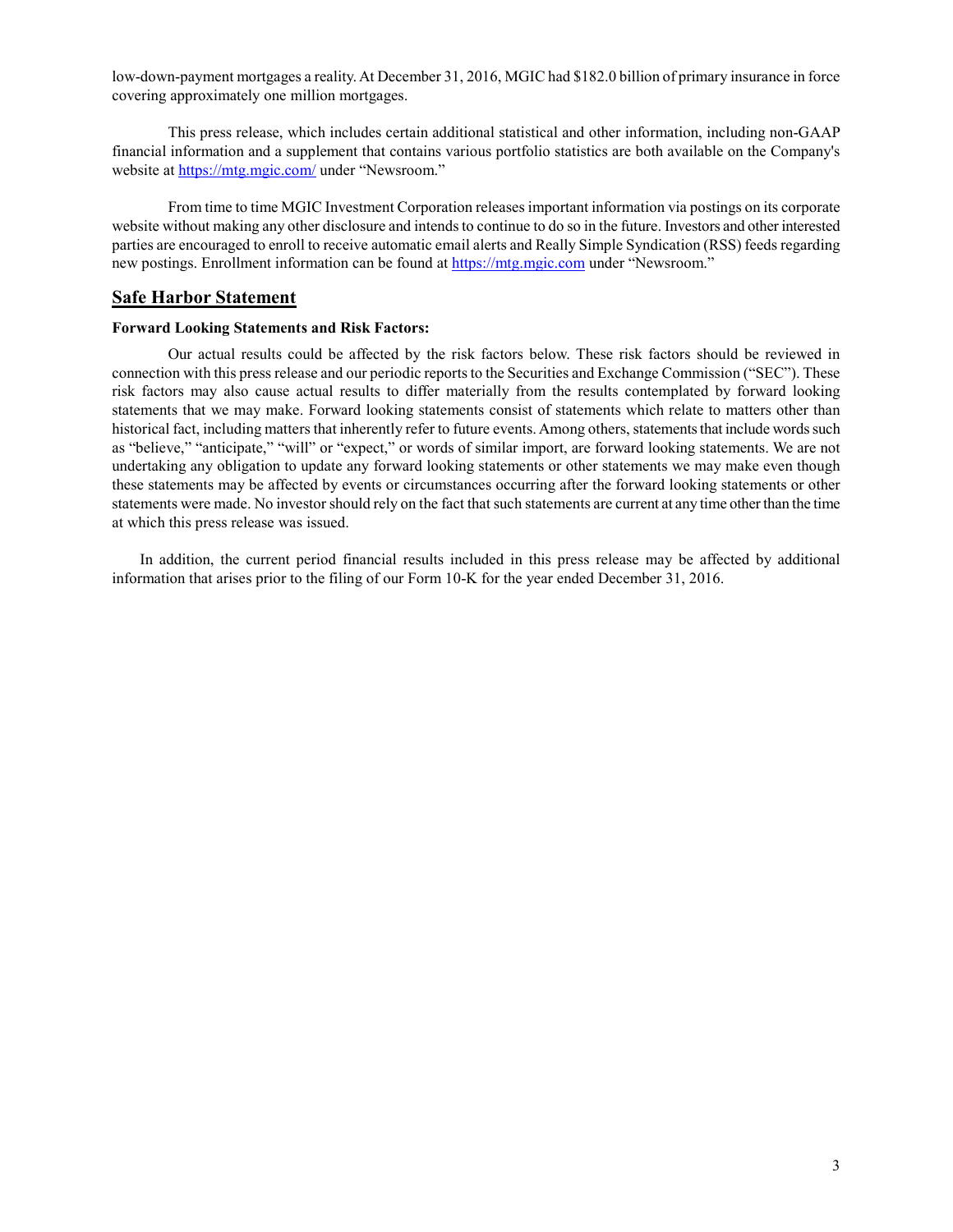## **Use of Non-GAAP Financial Measures**

We believe that use of the Non-GAAP measures of pretax operating income (loss), net operating income (loss) and net operating income (loss) per diluted share facilitate the evaluation of the company's fundamental financial performance and provide relevant and meaningful information to investors about the ongoing operating results of the company. On a consolidated basis, these measures are not recognized in accordance with accounting principles generally accepted in the United States of America (GAAP) and should not be viewed as alternatives to GAAP measures of performance. The measures described below have been established to increase transparency for the purpose of evaluating the fundamental operating trends and enabling more meaningful comparisons with our competitors.

**Pretax operating income (loss)** is defined as GAAP income (loss) before tax excluding the effects of net realized investment gains (losses), gain (loss) on debt extinguishment, net impairment losses recognized in income (loss) and infrequent or unusual non-operating items.

**Net operating income (loss)** is defined as GAAP net income (loss) excluding the after-tax effects of net realized investment gains (losses), gain (loss) on debt extinguishment, net impairment losses recognized in income (loss), infrequent or unusual non-operating items, and the effects of changes in our deferred tax valuation allowance. The amounts of adjustments to net income (loss) are tax effected using a federal statutory tax rate of 35%.

**Net operating income (loss) per diluted share** is calculated by dividing (i) net operating income (loss) adjusted for interest expense on convertible debt, share dilution from convertible debt, and the impact of stock-based compensation arrangements consistent with the accounting standard regarding earnings per share, whenever the impact is dilutive by (ii) diluted weighted average common shares outstanding.

Although pretax operating income (loss) and net operating income (loss) exclude certain items that have occurred in the past and are expected to occur in the future, the excluded items represent those that are: (1) not viewed as part of the operating performance of our primary activities; or (2) impacted by both discretionary and other economic factors and are not necessarily indicative of operating trends. These adjustments, along with the reasons for their treatment, are described below. Other companies may calculate these measures differently, and, therefore, their measures may not be comparable to those used by us.

(1) *Net realized investment gains (losses).* The recognition of net realized investment gains or losses can vary significantly across periods as the timing of individual securities sales is highly discretionary and is influenced by such factors as market opportunities, our tax and capital profile, and overall market cycles.

Trends in the profitability of our fundamental operating activities can be more clearly identified without the fluctuations of these realized investment gains and losses. We do not view them to be indicative of our fundamental operating activities. Therefore, these items are excluded from our calculation of net operating income (loss).

- (2) *Gains and losses on debt extinguishment.* Gains and losses on debt extinguishment result from discretionary activities that are undertaken to take advantage of market opportunities to strengthen our financial position; therefore, these activities are not viewed as part of our fundamental operating activities and their results are excluded from our calculation of net operating income (loss).
- (3) *Net impairment losses recognized in earnings.* The recognition of net impairment losses on investments can vary significantly in both size and timing, depending on market credit cycles, individual issuer performance, and general economic conditions. We do not view these impairment losses to be indicative of fundamental operating activities and we exclude them from our calculation of net operating income (loss).
- (4) *Deferred tax asset valuation allowance.* The recognition, or reversal, of a valuation allowance against deferred tax assets is subject to significant management judgment and such recognition or reversal may significantly impact the discrete accounting period in which it is recorded; however recognition or reversal of a valuation allowance does not impact our operational activities. Therefore, we do not view the recognition, or reversal, of a valuation allowance against deferred tax assets to be indicative of fundamental operating activities and their effects are excluded from our calculation of net operating income (loss).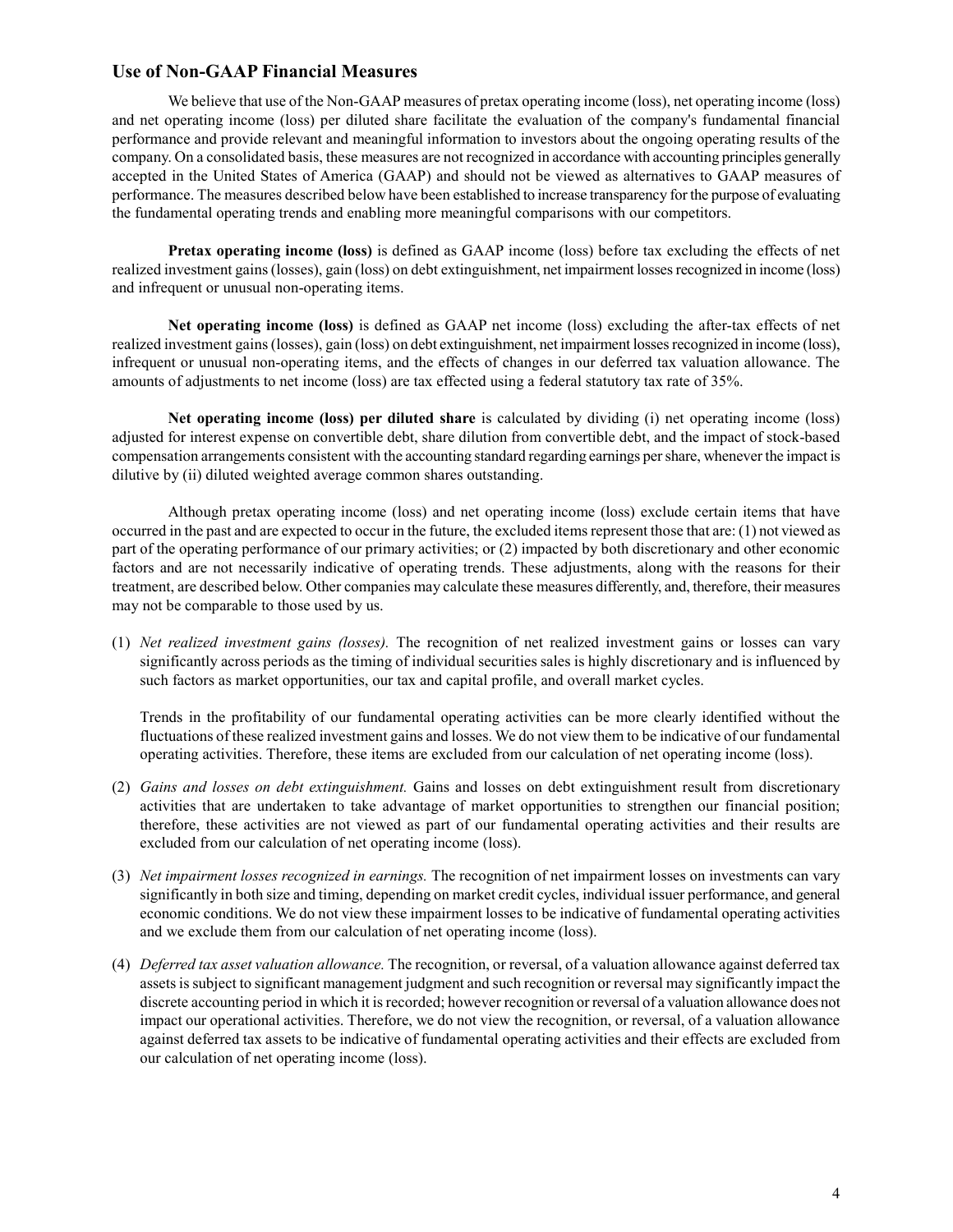## MGIC INVESTMENT CORPORATION AND SUBSIDIARIES

## CONDENSED CONSOLIDATED STATEMENTS OF OPERATIONS (UNAUDITED)

|                                           |    | Three Months Ended December 31, |    | Year Ended December 31, |    |           |      |           |  |
|-------------------------------------------|----|---------------------------------|----|-------------------------|----|-----------|------|-----------|--|
| (In thousands, except per share data)     |    | 2016                            |    | 2015                    |    | 2016      | 2015 |           |  |
| Net premiums written                      | S  | 243,471                         | \$ | 241,061                 | \$ | 975,091   | \$   | 1,020,277 |  |
| <b>Revenues</b>                           |    |                                 |    |                         |    |           |      |           |  |
| Net premiums earned                       | \$ | 235,053                         | S  | 226,192                 | \$ | 925,226   | \$   | 896,222   |  |
| Net investment income                     |    | 28,094                          |    | 27,926                  |    | 110,666   |      | 103,741   |  |
| Net realized investment (losses) gains    |    | (52)                            |    | 1,228                   |    | 8,932     |      | 28,361    |  |
| Other revenue                             |    | 3,425                           |    | 3,087                   |    | 17,659    |      | 12,964    |  |
| Total revenues                            |    | 266,520                         |    | 258,433                 |    | 1,062,483 |      | 1,041,288 |  |
| <b>Losses and expenses</b>                |    |                                 |    |                         |    |           |      |           |  |
| Losses incurred, net                      |    | 47,658                          |    | 95,066                  |    | 240,157   |      | 343,547   |  |
| Change in premium deficiency reserve      |    |                                 |    |                         |    |           |      | (23,751)  |  |
| Underwriting and other expenses, net      |    | 40,633                          |    | 37,023                  |    | 160,409   |      | 164,366   |  |
| Interest expense                          |    | 16,191                          |    | 16,835                  |    | 56,672    |      | 68,932    |  |
| Loss on debt extinguishment               |    |                                 |    | 507                     |    | 90,531    |      | 507       |  |
| Total losses and expenses                 |    | 104,482                         |    | 149,431                 |    | 547,769   |      | 553,601   |  |
| Income before tax                         |    | 162,038                         |    | 109,002                 |    | 514,714   |      | 487,687   |  |
| Provision for (benefit from) income taxes |    | 54,551                          |    | 6,584                   |    | 172,197   |      | (684,313) |  |
| Net income                                |    | 107,487                         | \$ | 102,418                 | \$ | 342,517   | \$   | 1,172,000 |  |
| Diluted income per share                  | S  | 0.28                            | S  | 0.24                    | \$ | 0.86      | \$   | 2.60      |  |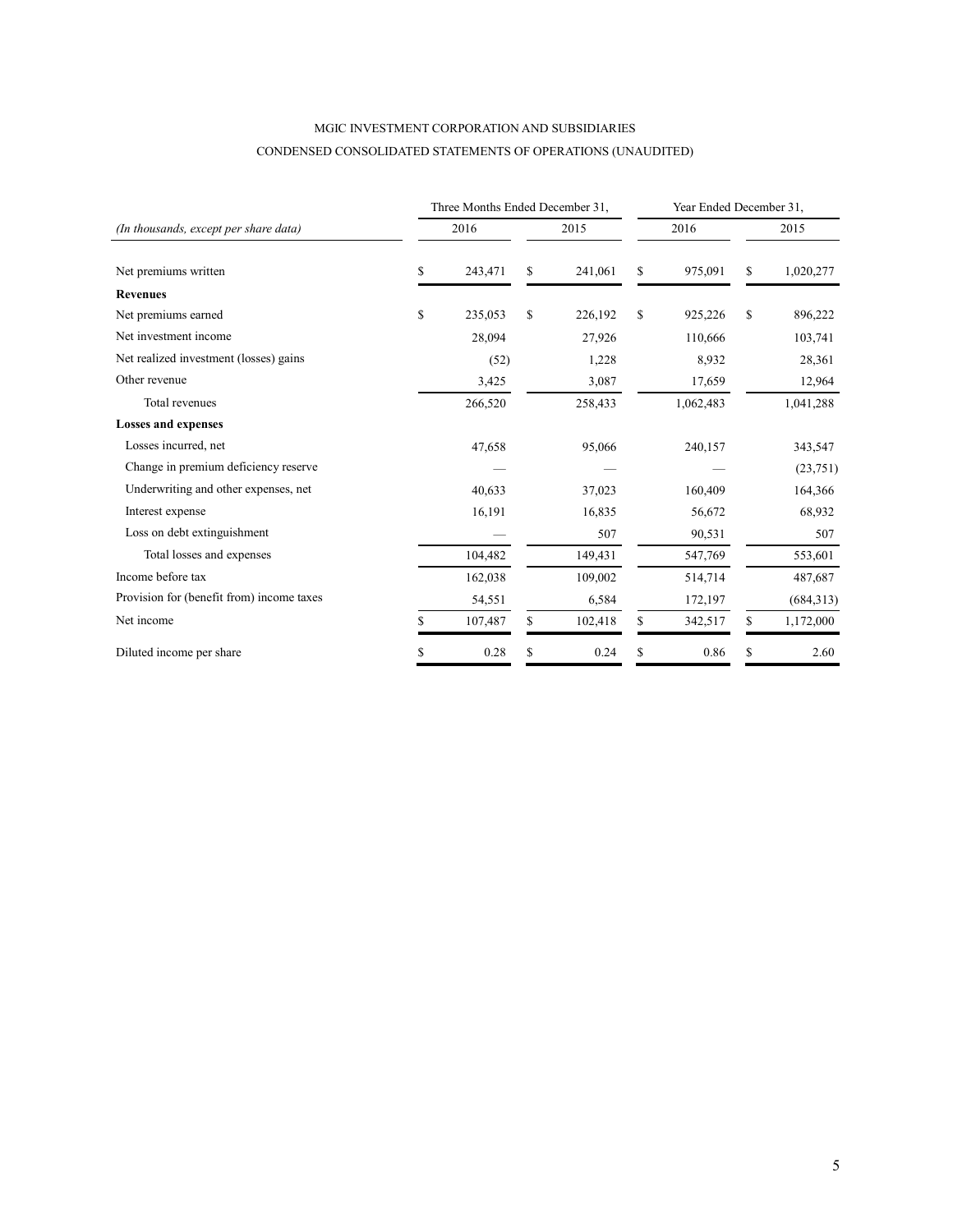# MGIC INVESTMENT CORPORATION AND SUBSIDIARIES

## EARNINGS PER SHARE (UNAUDITED)

|                                                        | Three Months Ended December | Year Ended December 31, |               |         |    |         |   |           |
|--------------------------------------------------------|-----------------------------|-------------------------|---------------|---------|----|---------|---|-----------|
| (In thousands, except per share data)                  | 2016                        |                         |               | 2015    |    | 2016    |   | 2015      |
| Net income                                             | \$                          | 107,487                 | <sup>\$</sup> | 102,418 | \$ | 342,517 | S | 1,172,000 |
| Interest expense, net of tax:                          |                             |                         |               |         |    |         |   |           |
| 2% Convertible Senior Notes due 2020                   |                             | 823                     |               | 1,982   |    | 6,111   |   | 7,928     |
| 5% Convertible Senior Notes due 2017                   |                             | 1,282                   |               | 3,078   |    | 6,362   |   | 12,228    |
| 9% Convertible Junior Subordinated Debentures due 2063 |                             | 3,757                   |               | 5,696   |    | 15,893  |   | 22,786    |
| Diluted income available to common shareholders        | \$                          | 113,349                 | <sup>\$</sup> | 113,174 | S. | 370,883 | S | 1,214,942 |
| Weighted average shares - basic                        |                             | 341,361                 |               | 339,697 |    | 342,890 |   | 339,552   |
| Effect of dilutive securities:                         |                             |                         |               |         |    |         |   |           |
| Unvested restricted stock units                        |                             | 1,596                   |               | 2,071   |    | 1,470   |   | 2,113     |
| 2% Convertible Senior Notes due 2020                   |                             | 29,859                  |               | 71,917  |    | 54,450  |   | 71,917    |
| 5% Convertible Senior Notes due 2017                   |                             | 10,791                  |               | 25,388  |    | 13,107  |   | 25,603    |
| 9% Convertible Junior Subordinated Debentures due 2063 |                             | 19,028                  |               | 28,854  |    | 20,075  |   | 28,854    |
| Weighted average common shares outstanding - diluted   |                             | 402,635                 |               | 467,927 |    | 431,992 |   | 468,039   |
| Diluted income per share                               |                             | 0.28                    | S             | 0.24    | S  | 0.86    | S | 2.60      |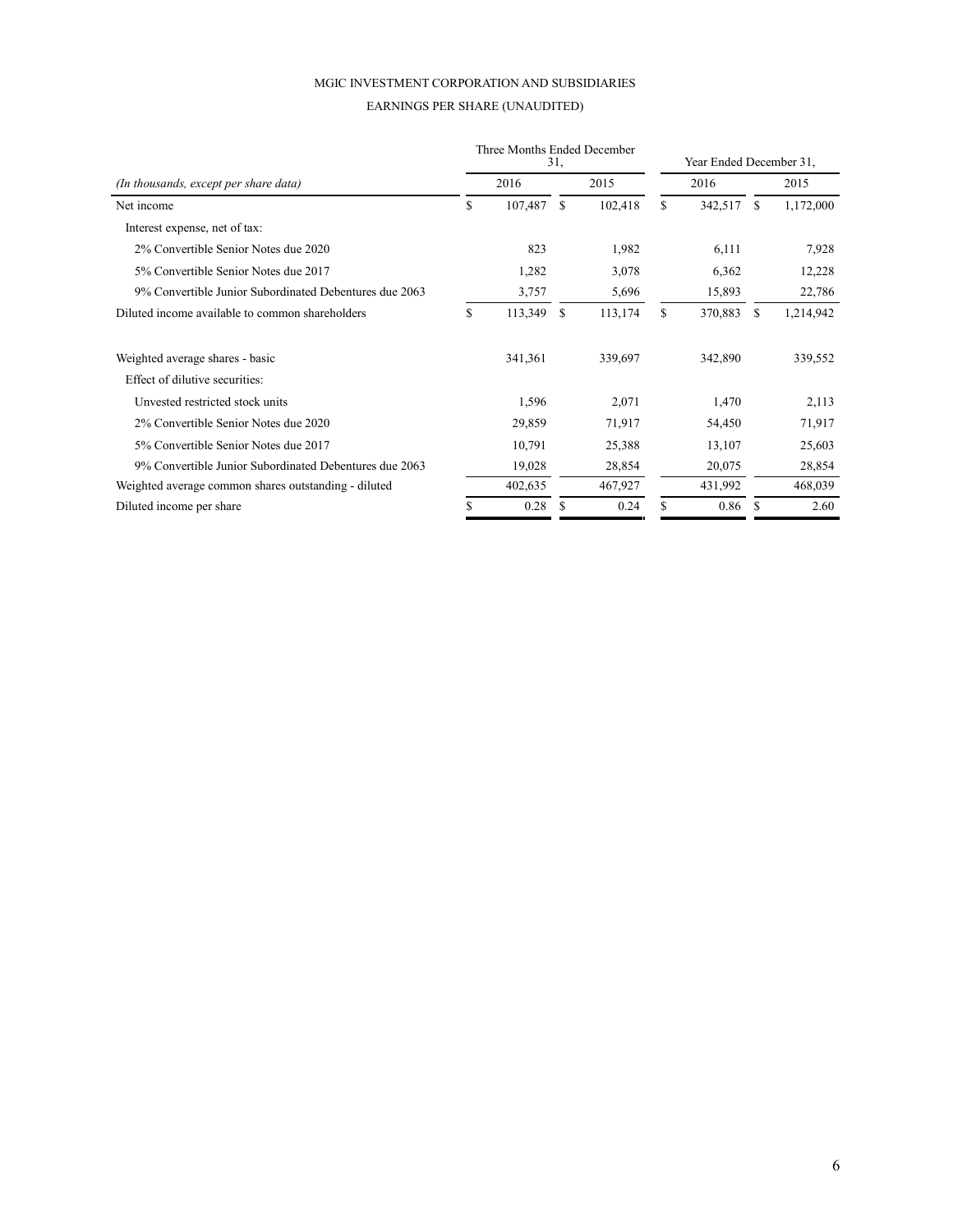## **Non-GAAP Reconciliations**

|                                               |      | Three Months Ended December | 31,  | Year Ended December 31. |      |         |    |          |  |
|-----------------------------------------------|------|-----------------------------|------|-------------------------|------|---------|----|----------|--|
| (In thousands)                                | 2016 |                             | 2015 |                         | 2016 |         |    | 2015     |  |
| Income before tax per Statement of Operations | ъ    | 162,038                     | S    | 109,002                 | S    | 514,714 | S. | 487,687  |  |
| Adjustments:                                  |      |                             |      |                         |      |         |    |          |  |
| Net realized investment losses (gains)        |      | 52                          |      | (1,228)                 |      | (8,932) |    | (28,361) |  |
| Loss on debt extinguishment                   |      |                             |      | 507                     |      | 90,531  |    | 507      |  |
| Pretax operating income                       |      | 162,090                     |      | 108.281                 |      | 596,313 |    | 459,833  |  |
| Income taxes:                                 |      |                             |      |                         |      |         |    |          |  |
| Provision for income taxes $(1)$              |      | 54,569                      |      | 31,676                  |      | 200,757 |    | 153,748  |  |
| Net operating income.                         |      | 107.521                     |      | 76.605                  | S    | 395,556 |    | 306.085  |  |

#### **Reconciliation of Income before tax to pretax operating income and calculation of Net operating income**

<sup>(1)</sup> Income before tax within operating income is tax effected at our effective tax rate. The effective tax rate for the three months and year ended December 31, 2015 excludes the effects of the change in our valuation a Statutory Rate of 35%.

#### **Reconciliation of Net income to Net operating income**

|                                                            |     | Three Months Ended December | 31. |          | Year Ended December 31. |         |   |            |  |
|------------------------------------------------------------|-----|-----------------------------|-----|----------|-------------------------|---------|---|------------|--|
| (In thousands)                                             |     | 2016                        |     | 2015     | 2016                    |         |   | 2015       |  |
| Net income                                                 | S   | 107,487                     | S   | 102.418  | \$                      | 342,517 | У | 1,172,000  |  |
| Effect of change in deferred tax asset valuation allowance |     |                             |     | (25,345) |                         |         |   | (847, 810) |  |
| Adjustments, net of tax $(1)$ :                            |     |                             |     |          |                         |         |   |            |  |
| Net realized investment losses (gains)                     |     | 34                          |     | (798)    |                         | (5,806) |   | (18, 435)  |  |
| Loss on debt extinguishment                                |     |                             |     | 330      |                         | 58,845  |   | 330        |  |
| Net operating income                                       | ۰D. | 107,521                     | S   | 76,605   | \$                      | 395,556 | S | 306,085    |  |

(1) Adjustments are tax effected at the Federal Statutory Rate of 35%.

#### **Reconciliation of Net operating income per diluted share to Net income per diluted share**

|                                                            |      | 31.  | Three Months Ended December | Year Ended December 31. |        |      |        |     |  |
|------------------------------------------------------------|------|------|-----------------------------|-------------------------|--------|------|--------|-----|--|
|                                                            | 2016 | 2015 |                             | 2016                    |        | 2015 |        |     |  |
| Net income per diluted share                               | 0.28 | S    | 0.24                        |                         | 0.86   |      | 2.60   |     |  |
| Effect of change in deferred tax asset valuation allowance |      |      | (0.05)                      |                         |        |      | (1.81) | (1) |  |
| Net realized investment losses (gains)                     |      |      |                             |                         | (0.01) |      | (0.04) |     |  |
| Loss on debt extinguishment                                |      |      |                             |                         | 0.14   |      |        |     |  |
| Net operating income per diluted share                     | 0.28 | S    | 0.19                        | S                       | 0.99   |      | 0.75   |     |  |

 $(1)$  The change in our deferred tax asset valuation allowance includes a \$686.7 million reduction to our tax provision for amounts to be realized in future periods, or \$1.47 per diluted share.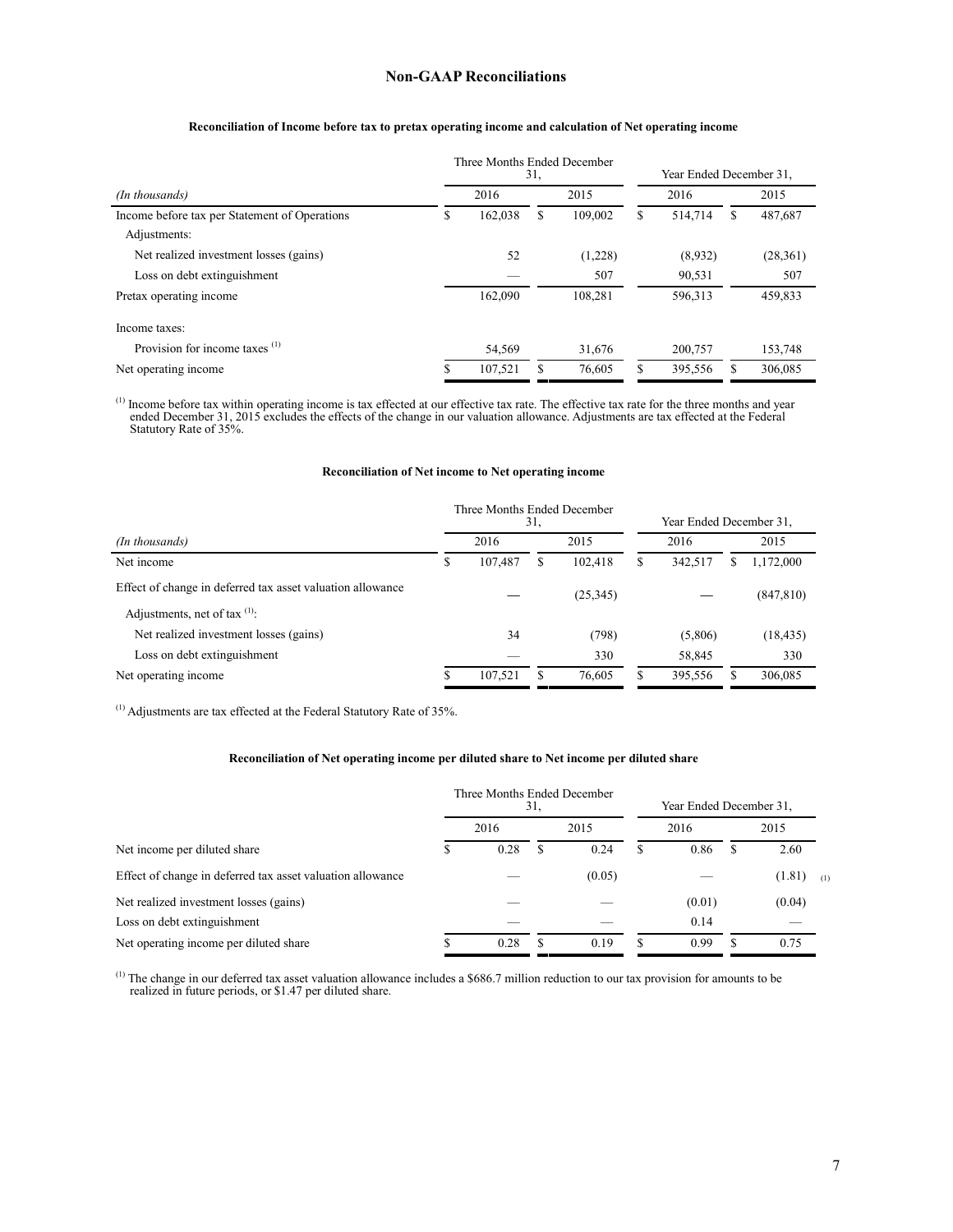## MGIC INVESTMENT CORPORATION AND SUBSIDIARIES CONDENSED CONSOLIDATED BALANCE SHEETS (UNAUDITED)

|                                                                                | December 31,    | December 31,    | December 31,    |
|--------------------------------------------------------------------------------|-----------------|-----------------|-----------------|
| (In thousands, except per share data)                                          | 2016            | 2015            | 2014            |
| <b>ASSETS</b>                                                                  |                 |                 |                 |
| Investments $(1)$                                                              | \$<br>4,692,350 | \$<br>4,663,206 | \$<br>4,612,669 |
| Cash and cash equivalents                                                      | 155,410         | 181,120         | 215,094         |
| Prepaid reinsurance premiums                                                   | 65              | 166             | 47,623          |
| Reinsurance recoverable on loss reserves <sup>(2)</sup>                        | 50,493          | 44,487          | 57,841          |
| Home office and equipment, net                                                 | 36,088          | 30,095          | 28,693          |
| Deferred insurance policy acquisition costs                                    | 17,759          | 15,241          | 12,240          |
| Deferred income taxes, net                                                     | 607,655         | 762,080         |                 |
| Other assets                                                                   | 174,709         | 171,948         | 277,254         |
| Total assets                                                                   | \$<br>5,734,529 | \$<br>5,868,343 | \$<br>5,251,414 |
| LIABILITIES AND SHAREHOLDERS' EQUITY                                           |                 |                 |                 |
| Liabilities:                                                                   |                 |                 |                 |
| Loss reserves <sup>(2)</sup>                                                   | \$<br>1,438,813 | \$<br>1,893,402 | \$<br>2,396,807 |
| Premium deficiency reserve                                                     |                 |                 | 23,751          |
| Unearned premiums                                                              | 329,737         | 279,973         | 203,414         |
| Senior notes                                                                   | 417,406         |                 | 61,883          |
| Federal home loan bank advance                                                 | 155,000         |                 |                 |
| Convertible senior notes                                                       | 349,461         | 822,301         | 830,015         |
| Convertible junior debentures                                                  | 256,872         | 389,522         | 389,522         |
| Other liabilities                                                              | 238,398         | 247,005         | 309,119         |
| <b>Total liabilities</b>                                                       | 3,185,687       | 3,632,203       | 4,214,511       |
| Shareholders' equity                                                           | 2,548,842       | 2,236,140       | 1,036,903       |
| Total liabilities and shareholders' equity                                     | \$<br>5,734,529 | \$<br>5,868,343 | \$<br>5,251,414 |
| Book value per share <sup>(3)</sup>                                            | \$<br>7.48      | \$<br>6.58      | \$<br>3.06      |
| <sup>(1)</sup> Investments include net unrealized (losses) gains on securities | \$<br>(32,006)  | \$<br>(26, 567) | \$<br>7,152     |
| (2) Loss reserves, net of reinsurance recoverable on loss reserves             | \$<br>1,388,320 | \$<br>1,848,915 | \$<br>2,338,966 |
| $^{(3)}$ Shares outstanding                                                    | 340.663         | 339,657         | 338,560         |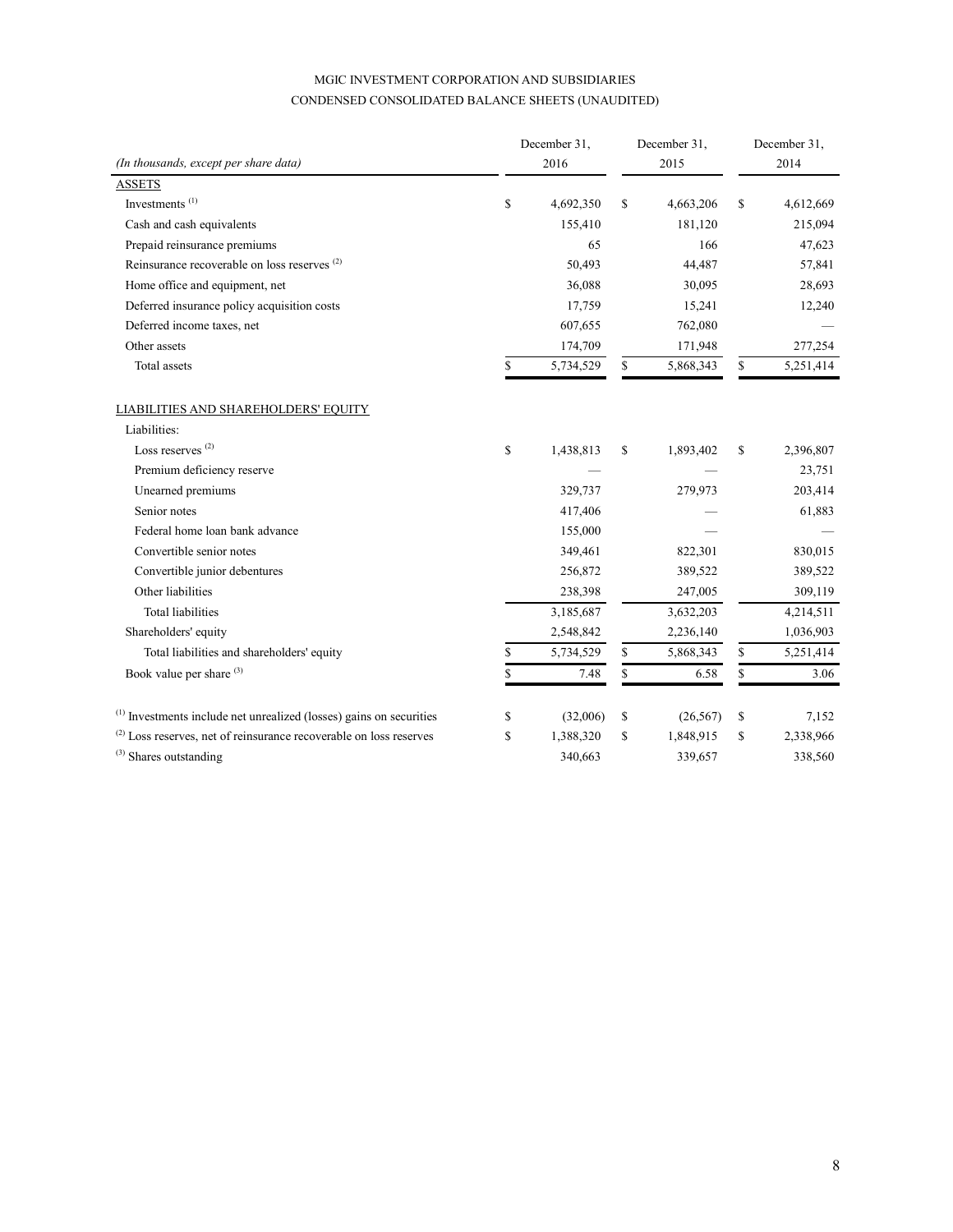|                                                               |              |              | <b>Additional Information</b> |              |              |         |          |  |
|---------------------------------------------------------------|--------------|--------------|-------------------------------|--------------|--------------|---------|----------|--|
|                                                               | 04 2016      | Q3 2016      | 02 2016                       | 01 2016      | 04 2015      | Q3 2015 |          |  |
| New primary insurance written<br>(NIW) (billions)             | \$<br>12.8   | \$<br>14.2   | \$<br>12.6                    | \$<br>8.3    | \$<br>9.8    | \$      | 12.4     |  |
| Monthly premium plans (1)                                     | 10.6         | 11.7         | 9.9                           | 6.5          | 7.7          |         | 10.2     |  |
| Single premium plans                                          | 2.2          | 2.5          | 2.7                           | 1.8          | 2.1          |         | 2.2      |  |
| Direct average premium rate (bps)<br>on NIW                   |              |              |                               |              |              |         |          |  |
| Monthly (1)                                                   | 57.5         | 58.3         | 60.5                          | 64.5         | 64.6         |         | 63.0     |  |
| Singles                                                       | 163.0        | 167.2        | 166.3                         | 166.4        | 159.8        |         | 176.1    |  |
| New primary risk written (billions) \$                        | 3.1          | \$<br>3.5    | \$<br>3.1                     | \$<br>2.1    | \$<br>2.5    | \$      | 3.2      |  |
| Product mix as a % of primary flow<br><b>NIW</b>              |              |              |                               |              |              |         |          |  |
| >95% LTVs                                                     | 7%           | 6%           | 5%                            | 5%           | 5%           |         | 5%       |  |
| Singles                                                       | 17%          | 18%          | 21%                           | 22%          | 22%          |         | 18%      |  |
| Refinances                                                    | 24%          | 19%          | 17%                           | 18%          | 17%          |         | 12%      |  |
| Primary Insurance In Force (IIF)<br>(billions)                | \$<br>182.0  | \$<br>180.1  | \$<br>177.5                   | \$<br>175.0  | \$<br>174.5  | \$      | 172.7    |  |
| Flow only                                                     | \$<br>172.8  | \$<br>170.5  | \$<br>167.5                   | \$<br>164.8  | \$<br>164.0  | \$      | 161.8    |  |
| Annual Persistency                                            | 76.9%        | 78.3%        | 79.6%                         | 79.9%        | 79.7%        |         | 80.0%    |  |
| Primary Risk In Force (RIF)<br>(billions)                     | \$<br>47.2   | \$<br>46.8   | \$<br>46.2                    | \$<br>45.6   | \$<br>45.5   | \$      | 45.0     |  |
| Flow only                                                     | \$<br>44.6   | \$<br>44.1   | \$<br>43.4                    | \$<br>42.7   | \$<br>42.5   | \$      | 41.9     |  |
|                                                               |              |              |                               |              |              |         |          |  |
| Total Primary RIF by FICO (%)                                 |              |              |                               |              |              |         |          |  |
| FICO 740 & >                                                  | 49%          | 49%          | 48%                           | 47%          | 47%          |         | 47%      |  |
| FICO 700-739                                                  | 25%          | 24%          | 24%                           | 24%          | 24%          |         | 24%      |  |
| FICO 660-699                                                  | 15%          | 15%          | 16%                           | 16%          | 16%          |         | 16%      |  |
| FICO 659 & <                                                  | 11%          | 12%          | 12%                           | 13%          | 13%          |         | 13%      |  |
| Average Coverage Ratio (RIF/IIF)                              | 25.9%        | 26.0%        | 26.1%                         | 26.1%        | 26.1%        |         | 26.1%    |  |
| Average Loan Size of IIF<br>(thousands)                       | \$<br>182.35 | \$<br>180.71 | \$<br>178.89                  | \$<br>177.08 | \$<br>175.89 | \$      | 174.58   |  |
| Flow only                                                     | \$<br>184.90 | \$<br>183.18 | \$<br>181.23                  | \$<br>179.32 | \$<br>178.03 | \$      | 176.61   |  |
| Primary IIF - # of loans                                      | 998,294      | 996,816      | 992,076                       | 988,512      | 992,188      |         | 989,020  |  |
| Flow only                                                     | 934,350      | 931,047      | 924,474                       | 919,229      | 921,166      |         | 916,230  |  |
| Primary IIF - Default Roll Forward -<br># of Loans            |              |              |                               |              |              |         |          |  |
| Beginning Default Inventory                                   | 51,433       | 52,558       | 55,590                        | 62,633       | 64,642       |         | 66,357   |  |
| <b>New Notices</b>                                            | 17,016       | 17,607       | 16,080                        | 16,731       | 18,459       |         | 19,509   |  |
| Cures                                                         | (15, 267)    | (15, 556)    | (15, 640)                     | (19,053)     | (16,910)     |         | (17,036) |  |
| Paids (including those charged<br>to a deductible or captive) | (2,748)      | (3,051)      | (3, 195)                      | (3,373)      | (3, 333)     |         | (3,958)  |  |
| Rescissions and denials                                       | (152)        | (125)        | (142)                         | (210)        | (225)        |         | (230)    |  |
| Items removed from inventory                                  |              |              | (135)                         | (1, 138)     |              |         |          |  |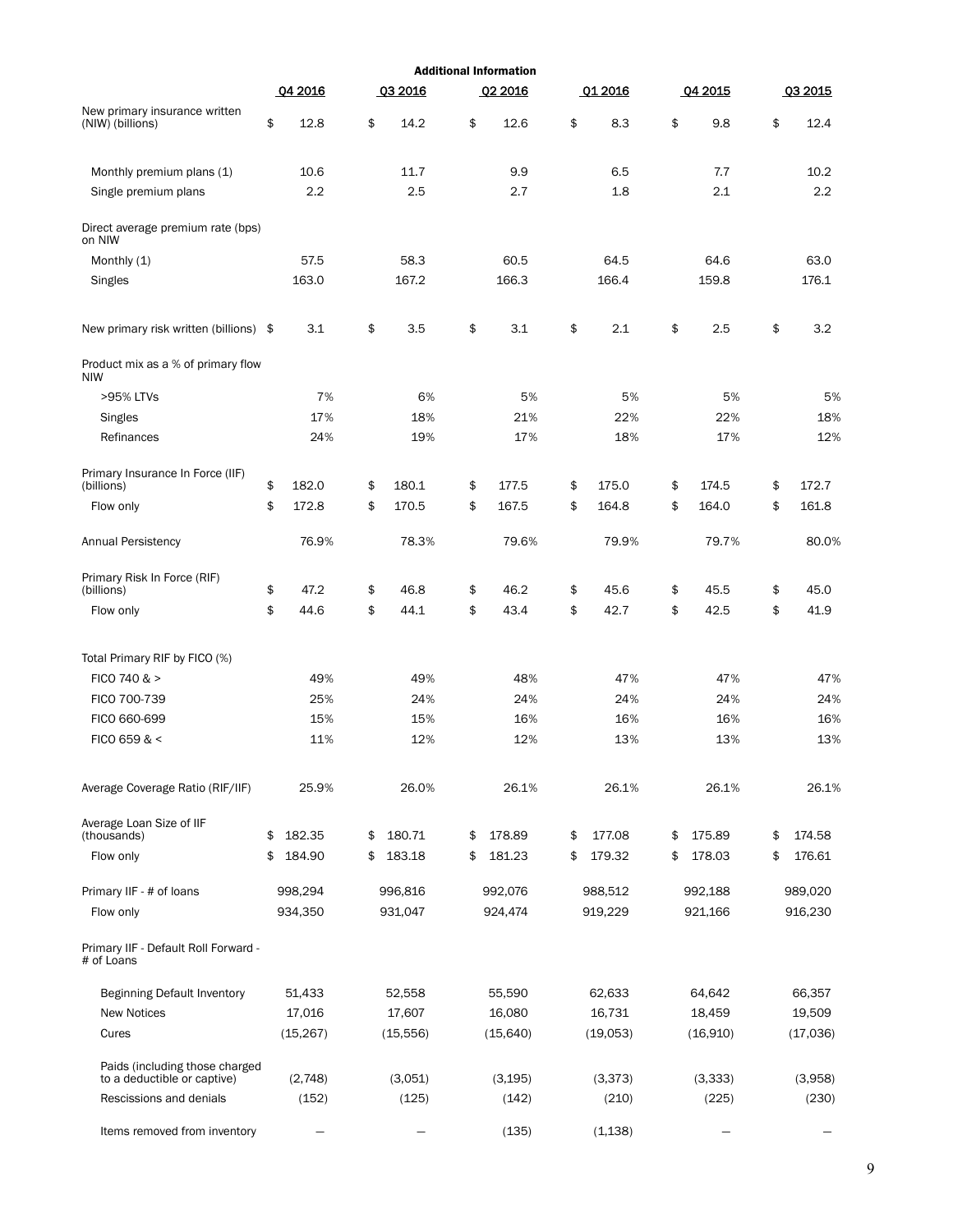| <b>Additional Information</b>                               |              |     |         |     |         |     |         |     |         |     |         |     |
|-------------------------------------------------------------|--------------|-----|---------|-----|---------|-----|---------|-----|---------|-----|---------|-----|
|                                                             | 04 2016      |     | Q3 2016 |     | 02 2016 |     | 01 2016 |     | 04 2015 |     | 03 2015 |     |
| <b>Ending Default Inventory</b>                             | 50,282       |     | 51,433  |     | 52,558  |     | 55,590  |     | 62,633  |     | 64,642  |     |
| Primary claim received inventory                            |              |     |         |     |         |     |         |     |         |     |         |     |
| included in ending default<br>inventory                     | 1,385        |     | 1,636   |     | 1,829   |     | 2,267   |     | 2.769   |     | 2,982   |     |
|                                                             |              |     |         |     |         |     |         |     |         |     |         |     |
| <b>Composition of Cures</b>                                 |              |     |         |     |         |     |         |     |         |     |         |     |
| Reported delinquent and cured<br>intraquarter               | 4,543        |     | 4,986   |     | 4,306   |     | 6,248   |     | 5,110   |     | 5,185   |     |
| Number of payments delinguent<br>prior to cure              |              |     |         |     |         |     |         |     |         |     |         |     |
| 3 payments or less                                          | 7,006        |     | 6,455   |     | 7,002   |     | 8,413   |     | 7,714   |     | 7,146   |     |
| 4-11 payments                                               | 2,580        |     | 2,786   |     | 3,099   |     | 3,077   |     | 2,836   |     | 3,005   |     |
| 12 payments or more                                         | 1,138        |     | 1,329   |     | 1,233   |     | 1,315   |     | 1,250   |     | 1,700   |     |
| <b>Total Cures in Quarter</b>                               | 15,267       |     | 15,556  |     | 15,640  |     | 19,053  |     | 16,910  |     | 17,036  |     |
| Composition of Paids                                        |              |     |         |     |         |     |         |     |         |     |         |     |
| Number of payments delinquent<br>at time of claim payment   |              |     |         |     |         |     |         |     |         |     |         |     |
| 3 payments or less                                          | 6            |     | 16      |     | 18      |     | 25      |     | 18      |     | 20      |     |
| 4-11 payments                                               | 273          |     | 325     |     | 320     |     | 389     |     | 304     |     | 374     |     |
| 12 payments or more                                         | 2,469        |     | 2,710   |     | 2,857   |     | 2,959   |     | 3,011   |     | 3,564   |     |
| <b>Total Paids in Quarter</b>                               | 2,748        |     | 3,051   |     | 3,195   |     | 3,373   |     | 3,333   |     | 3,958   |     |
| Aging of Primary Default Inventory                          |              |     |         |     |         |     |         |     |         |     |         |     |
| Consecutive months in default                               |              |     |         |     |         |     |         |     |         |     |         |     |
| 3 months or less                                            | 12,194       | 24% | 12,333  | 24% | 11,547  | 22% | 10,120  | 18% | 13,053  | 21% | 13,991  | 22% |
| 4-11 months                                                 | 13,450       | 27% | 12,648  | 25% | 12,680  | 24% | 15,319  | 28% | 15,763  | 25% | 14,703  | 23% |
| 12 months or more                                           | 24,638       | 49% | 26,452  | 51% | 28,331  | 54% | 30,151  | 54% | 33,817  | 54% | 35,948  | 55% |
| Number of payments delinquent                               |              |     |         |     |         |     |         |     |         |     |         |     |
| 3 payments or less                                          | 18,419       | 36% | 18,374  | 36% | 17,299  | 33% | 16,864  | 30% | 20,360  | 33% | 20,637  | 32% |
| 4-11 payments                                               | 12.892       | 26% | 12,282  | 24% | 12,746  | 24% | 14,595  | 26% | 15,092  | 24% | 14,890  | 23% |
| 12 payments or more                                         | 18,971       | 38% | 20,777  | 40% | 22,513  | 43% | 24,131  | 44% | 27,181  | 43% | 29,115  | 45% |
|                                                             |              |     |         |     |         |     |         |     |         |     |         |     |
| Primary IIF - # of Delinguent Loans                         | 50,282       |     | 51,433  |     | 52,558  |     | 55,590  |     | 62,633  |     | 64,642  |     |
| Flow only                                                   | 37,829       |     | 38,552  |     | 39,177  |     | 41,440  |     | 47,088  |     | 48,436  |     |
| Primary IIF Default Rates                                   | 5.04%        |     | 5.16%   |     | 5.30%   |     | 5.62%   |     | 6.31%   |     | 6.54%   |     |
| Flow only                                                   | 4.05%        |     | 4.14%   |     | 4.24%   |     | 4.51%   |     | 5.11%   |     | 5.29%   |     |
| Reserves<br>Primary                                         |              |     |         |     |         |     |         |     |         |     |         |     |
| Direct Loss Reserves (millions) \$                          | 1,413        | \$  | 1,493   | \$  | 1,574   | \$  | 1,683   | \$  | 1,807   | \$  | 1,877   |     |
| Average Direct Reserve Per                                  |              |     |         |     |         |     |         |     |         |     |         |     |
| Default                                                     | \$<br>28,104 | \$  | 29,027  | \$  | 29,939  | \$  | 30,268  | \$  | 28,859  | \$  | 29,032  |     |
| Pool                                                        |              |     |         |     |         |     |         |     |         |     |         |     |
| Direct loss reserves (millions)<br>\$                       | 25           | \$  | 32      | \$  | 37      | \$  | 38      | \$  | 43      | \$  | 49      |     |
| Ending default inventory                                    | 1,883        |     | 1,979   |     | 2,024   |     | 2,247   |     | 2,739   |     | 2,950   |     |
| Pool claim received inventory<br>included in ending default |              |     |         |     |         |     |         |     |         |     |         |     |
| inventory                                                   | 72           |     | 87      |     | 95      |     | 72      |     | 60      |     | 75      |     |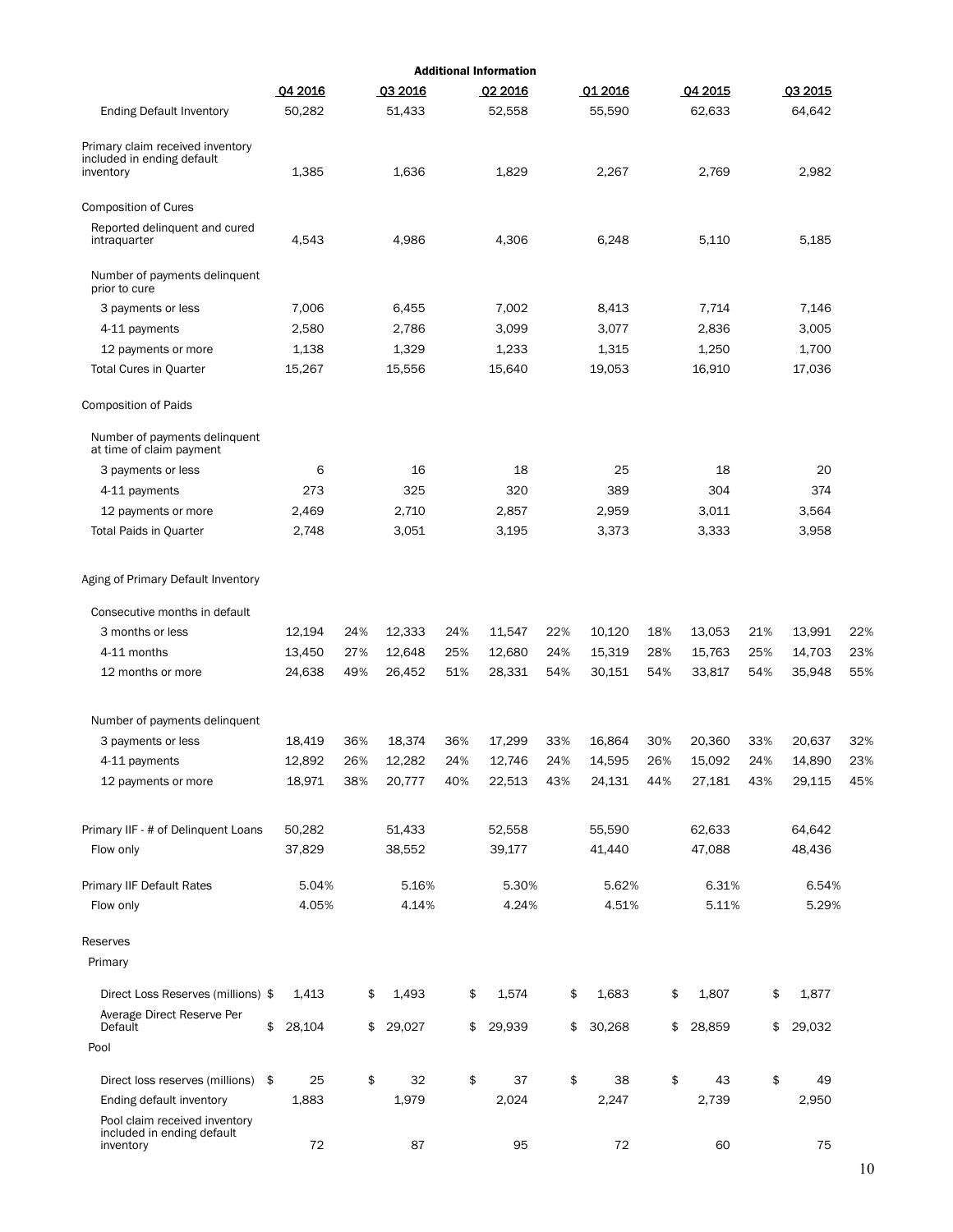|                                                              |     |                          |          |                          |          | <b>Additional Information</b> |          |                          |          |                  |                                |     |
|--------------------------------------------------------------|-----|--------------------------|----------|--------------------------|----------|-------------------------------|----------|--------------------------|----------|------------------|--------------------------------|-----|
|                                                              |     | Q4 2016                  |          | 03 2016                  |          | 02 2016                       |          | 01 2016                  |          | 04 2015          | 03 2015                        |     |
| Reserves related to Freddie<br>Mac settlement (millions)     | \$  | $\overline{\phantom{0}}$ | \$       | 10                       | \$       | 21                            | \$       | 31                       | \$       | 42               | \$<br>52                       |     |
| <b>Other Gross Reserves</b><br>$(millions)$ (2)              | \$  | $\mathbf{1}$             | \$       | $\overline{\phantom{0}}$ | \$       | $\overline{\phantom{0}}$      | \$       | $\mathbf 1$              | \$       | $\mathbf 1$      | \$<br>$\overline{2}$           |     |
| Net Paid Claims (millions) (4)                               | \$  | 149                      | \$       | 161                      | \$       | 172                           | \$       | 222                      | \$       | 188              | \$<br>207                      |     |
| Total primary (excluding<br>settlements)                     | \$  | 133                      | \$       | 147                      | \$       | 153                           | \$       | 166                      | \$       | 164              | \$<br>190                      |     |
| Rescission and NPL settlements \$                            |     | 1                        | \$       | 1                        | \$       | 4                             | \$       | 47                       | \$       |                  | \$<br>$\overline{\phantom{0}}$ |     |
| Pool - with aggregate loss limits                            | -\$ | 2                        | \$       | 1                        | \$       | $\overline{c}$                | \$       | 1                        | \$       | 4                | \$<br>3                        |     |
| Pool - without aggregate loss<br>limits                      | \$  | $\overline{2}$           | \$       | $\overline{2}$           | \$       | $\overline{2}$                | \$       | $\overline{2}$           | \$       | $\overline{c}$   | \$<br>3                        |     |
| Pool - Freddie Mac settlement                                | \$  | 10                       | \$       | 11                       | \$       | 10                            | \$       | 11                       | \$       | 10               | \$<br>11                       |     |
| Reinsurance                                                  | \$  | (4)                      | \$       | (5)                      | \$       | (4)                           | \$       | (10)                     | \$       | (2)              | \$<br>(5)                      |     |
| Other $(2)$                                                  | \$  | 5                        | \$       | 4                        | \$       | 5                             | \$       | 5                        | \$       | 10               | \$<br>5                        |     |
| Reinsurance terminations (4)                                 | \$  |                          | \$       | (3)                      | \$       | $\overline{\phantom{0}}$      | \$       | $\overline{\phantom{0}}$ | \$       |                  | \$<br>(15)                     |     |
| Primary Average Claim Payment<br>(thousands)                 | \$  | 48.3                     | $(3)$ \$ | 48.1                     | $(3)$ \$ | 48.0                          | $(3)$ \$ | 49.3                     | $(3)$ \$ | 49.1             | \$<br>48.2                     |     |
| Flow only                                                    | \$  | 44.0                     | $(3)$ \$ | 44.8                     | $(3)$ \$ | 45.9                          | $(3)$ \$ | 45.4                     | $(3)$ \$ | 45.6             | \$<br>44.8                     |     |
| Reinsurance excluding captives                               |     |                          |          |                          |          |                               |          |                          |          |                  |                                |     |
| % insurance inforce subject to<br>reinsurance                |     | 76.3%                    |          | 75.3%                    |          | 74.7%                         |          | 73.7%                    |          | 72.9%            | 71.9%                          |     |
| % quarterly NIW subject to<br>reinsurance                    |     | 89.3%                    |          | 88.4%                    |          | 90.2%                         |          | 89.1%                    |          | 89.5%            | 90.6%                          |     |
| Ceded premium written<br>(millions)                          | \$  | 32.1                     | \$       | 31.7                     | \$       | 30.0                          | \$       | 31.7                     | \$       | 30.0             | \$<br>(46.8)                   | (6) |
| Ceded premium earned<br>(millions)                           | \$  | 32.1                     | \$       | 31.7                     | \$       | 30.0                          | \$       | 31.7                     | \$       | 30.0             | \$<br>11.0                     | (6) |
| Ceded losses incurred (millions) \$                          |     | 8.2                      | \$       | 7.4                      | \$       | 6.1                           | \$       | 8.5                      | \$       | 7.2              | \$<br>4.2                      |     |
| Ceding commissions (millions)                                |     |                          |          |                          |          |                               |          |                          |          |                  |                                |     |
| (included in underwriting and<br>other expenses)             | \$  | 12.0                     | \$       | 12.1                     | \$       | 11.9                          | \$       | 11.6                     | \$       | 11.4             | \$<br>(2.4)                    | (6) |
| Profit commission (millions)<br>(included in ceded premiums) | \$  | 27.7                     | \$       | 29.0                     | \$       | 29.8                          | \$       | 26.2                     | \$       | 27.0             | \$<br>34.9                     | (6) |
| Direct Pool RIF (millions)                                   |     |                          |          |                          |          |                               |          |                          |          |                  |                                |     |
| With aggregate loss limits                                   | \$  | 244                      | \$       | 247                      | \$       | 249                           | \$       | 251                      | \$       | 271              | \$<br>279                      |     |
| Without aggregate loss limits                                | \$  | 303                      | \$       | 321                      | \$       | 343                           | \$       | 365                      | \$       | 388              | \$<br>418                      |     |
| <b>Bulk Primary Insurance Statistics</b>                     |     |                          |          |                          |          |                               |          |                          |          |                  |                                |     |
| Insurance in force (billions)                                | \$  | 9.2                      | \$       | 9.6                      | \$       | 10.0                          | \$       | 10.2                     | \$       | 10.5             | \$<br>10.9                     |     |
| Risk in force (billions)                                     | \$  | 2.6                      | \$       | 2.7                      | \$       | 2.8                           | \$       | 2.9                      | \$       | 3.0              | \$<br>3.1                      |     |
| Average Ioan size (thousands)                                | \$  | 145.05                   | \$       | 145.73                   | \$       | 146.84                        | \$       | 147.42                   | \$       | 148.15           | \$<br>149.00                   |     |
| Number of delinquent loans<br>Default rate                   |     | 12,453<br>19.48%         |          | 12,881<br>19.59%         |          | 13,381<br>19.79%              |          | 14,150<br>20.42%         |          | 15,545<br>21.89% | 16,206<br>22.26%               |     |
| Primary paid claims (millions)                               | \$  | 35                       | $(3)$ \$ | 37                       | $(3)$ \$ | 35                            | \$       | 43                       | $(3)$ \$ | 39               | \$<br>47                       |     |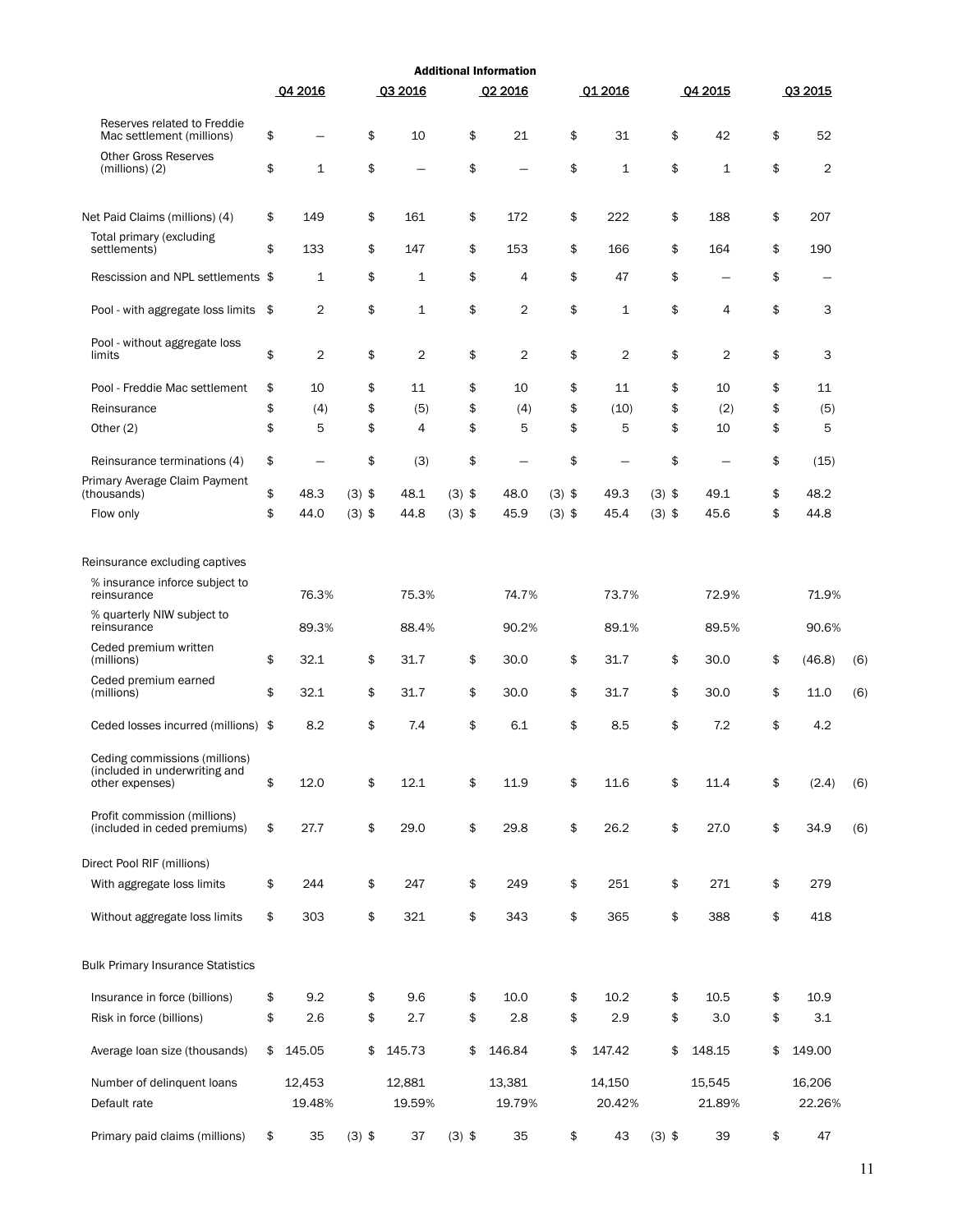|                                                                |                                          |        |          |        |          | <b>Additional Information</b> |    |        |          |         |    |         |
|----------------------------------------------------------------|------------------------------------------|--------|----------|--------|----------|-------------------------------|----|--------|----------|---------|----|---------|
|                                                                | 04 2016<br>03 2016<br>02 2016<br>01 2016 |        |          |        |          |                               |    |        |          | 04 2015 |    | 03 2015 |
| Average claim payment<br>(thousands)                           | \$                                       | 65.8   | $(3)$ \$ | 61.4   | $(3)$ \$ | 56.8                          | \$ | 65.1   | $(3)$ \$ | 65.7    | \$ | 62.2    |
| Mortgage Guaranty Insurance<br>Corporation - Risk to Capital   |                                          | 10.7:1 | (5)      | 11.1:1 |          | 11.6:1                        |    | 12.3:1 |          | 12.1:1  |    | 12.3:1  |
| Combined Insurance Companies -<br>Risk to Capital              |                                          | 12.0:1 | (5)      | 12.6:1 |          | 13.2:1                        |    | 13.8:1 |          | 13.6:1  |    | 13.6:1  |
| GAAP loss ratio<br>(insurance operations only)                 |                                          | 20.3%  |          | 25.7%  |          | 20.1%                         |    | 38.4%  |          | 42.0%   |    | 32.0%   |
| GAAP underwriting expense ratio<br>(insurance operations only) |                                          | 15.8%  |          | 14.7%  |          | 13.9%                         |    | 16.9%  |          | 13.9%   |    | 14.4%   |

Note: The FICO credit score for a loan with multiple borrowers is the lowest of the borrowers' "decision FICO scores." A borrower's "decision FICO score" is determined as follows: if there are three FICO scores available, the middle FICO score is used; if two FICO scores are available, the lower of the two is used; if only one FICO score is available, it is used.

Note: Average claim paid may vary from period to period due to amounts associated with mitigation efforts.

(1) Includes loans with annual and split payments.

- (2) Includes Australian operations through Q4 2015.
- (3) Excludes rescission settlements and non-performing loan sales

(4) Net paid claims, as presented, does not include amounts received in conjunction with terminations or commutations of reinsurance agreements.

(5) Preliminary

(6) In the third quarter of 2015, the April 2013 quota share reinsurance agreement was restructured via a commutation and new agreement. The effects of the new agreement for the third quarter of 2015 were as follows (in millions):

| Ceded premium written |    | 22.6 |
|-----------------------|----|------|
| Ceded premium earned  |    | 22.6 |
| Ceding commissions    | .ፍ | 9.2  |
| Profit commissions    |    | 23.3 |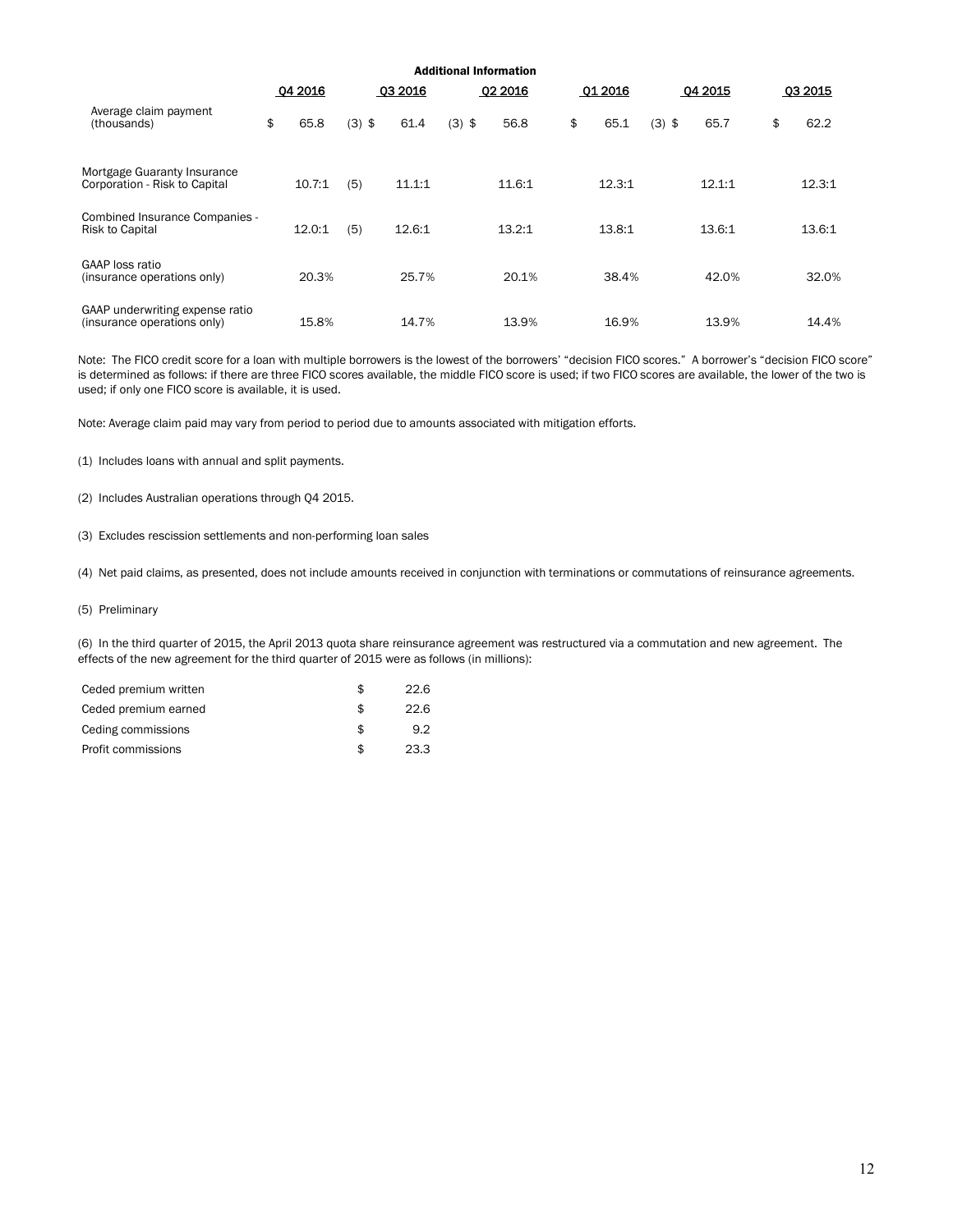## Risk Factors

As used below, "we," "our" and "us" refer to MGIC Investment Corporation's consolidated operations or to MGIC Investment Corporation, as the context requires, and "MGIC" refers to Mortgage Guaranty Insurance Corporation.

## *Competition or changes in our relationships with our customers could reduce our revenues, reduce our premium yields and / or increase our losses.*

Our private mortgage insurance competitors include:

- Arch Mortgage Insurance Company, which completed its acquisition of United Guaranty Residential Insurance Company in the fourth quarter of 2016,
- Essent Guaranty, Inc.,
- Genworth Mortgage Insurance Corporation,
- National Mortgage Insurance Corporation, and
- Radian Guaranty Inc.

The private mortgage insurance industry is highly competitive and is expected to remain so. We believe that we currently compete with other private mortgage insurers based on pricing, underwriting requirements, financial strength (including based on credit or financial strength ratings), customer relationships, name recognition, reputation, the strength of our management team and field organization, the ancillary products and services provided to lenders (including contract underwriting services), the depth of our databases covering insured loans and the effective use of technology and innovation in the delivery and servicing of our mortgage insurance products.

Much of the competition in the industry has centered on pricing practices which, in the last few years included: (i) reductions in standard filed rates on borrower-paid policies, (ii) use by certain competitors of a spectrum of filed rates to allow for formulaic, risk-based pricing (commonly referred to as "black-box" pricing); and (iii) use of customized rates (discounted from published rates) on lender-paid, single premium policies. The willingness of mortgage insurers to offer reduced pricing (through filed or customized rates) has been met with an increased demand from various lenders for reduced rate products. There can be no assurance that pricing competition will not intensify further, which could result in a decrease in our new insurance written and/or returns.

In each of 2015 and 2016, approximately 5% of our new insurance written was for loans for which one lender was the original insured. Our relationships with our customers could be adversely affected by a variety of factors, including if our premium rates are higher than those of our competitors, our underwriting requirements result in our declining to insure some of the loans originated by our customers, or our insurance rescissions and curtailments affect the customer.

Substantially all of our insurance written since 2008 has been for loans purchased by Fannie Mae and Freddie Mac (the "GSEs"). The current private mortgage insurer eligibility requirements ("PMIERs") of the GSEs require a mortgage insurer to maintain a minimum amount of assets to support its insured risk, as discussed in our risk factor titled *"We may not continue to meet the GSEs' private mortgage insurer eligibility requirements and our returns may decrease as we are required to maintain more capital in order to maintain our eligibility."* The PMIERs do not require an insurer to maintain minimum financial strength ratings; however, our financial strength ratings can affect us in the following ways:

- A downgrade in our financial strength ratings could result in increased scrutiny of our financial condition by our customers, potentially resulting in a decrease in the amount of our new insurance written.
- Our ability to participate in the non-GSE mortgage market (which has been limited since the financial crisis, but may grow in the future), could depend on our ability to maintain and improve our investment grade ratings for our mortgage insurance subsidiaries. We could be competitively disadvantaged with some market participants because the financial strength ratings of our insurance subsidiaries are lower than those of some competitors. MGIC's financial strength rating from Moody's is Baa3 (with a stable outlook) and from Standard & Poor's is BBB (with a stable outlook).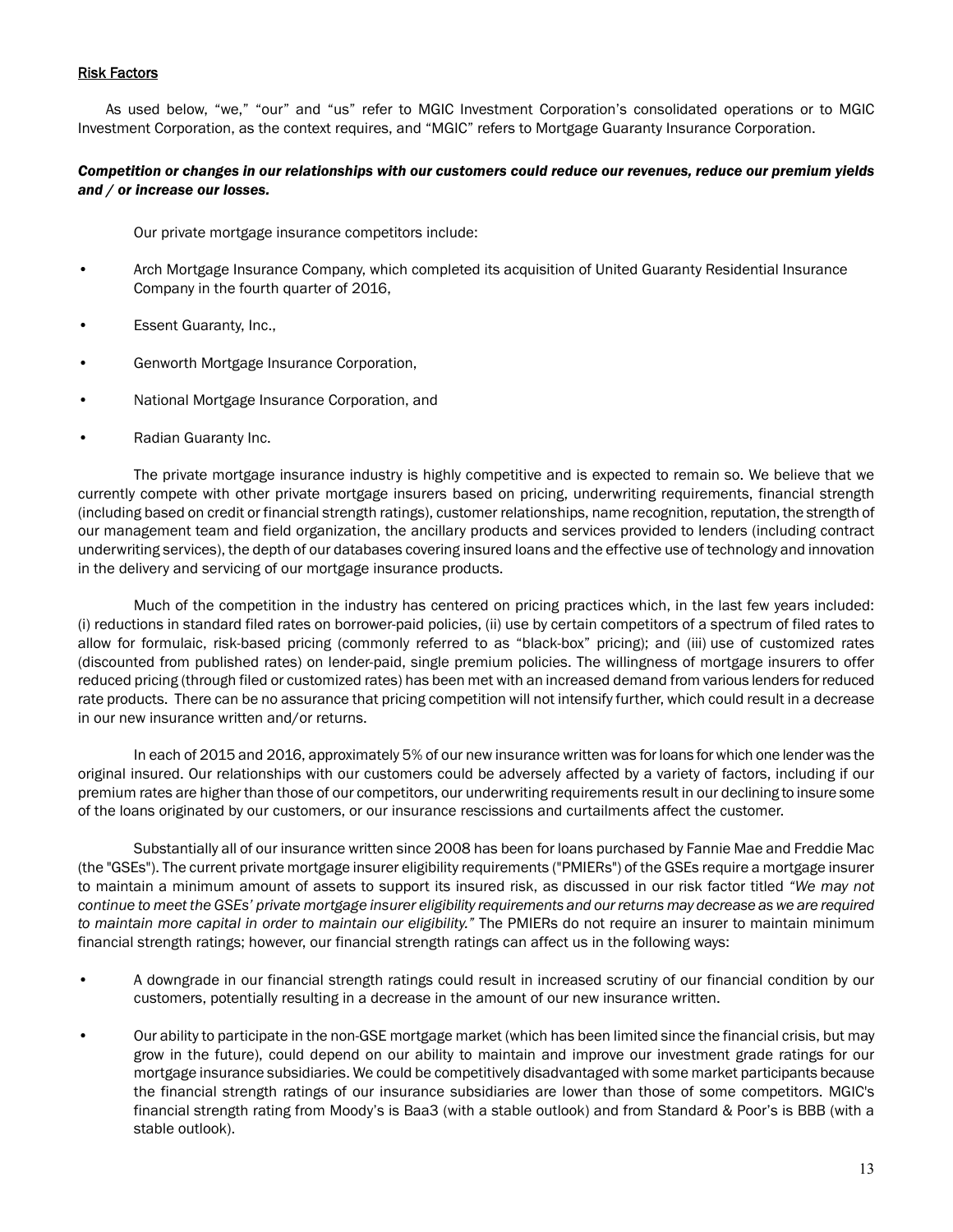• Financial strength ratings may also play a greater role if the GSEs no longer operate in their current capacities, for example, due to legislative or regulatory action. In addition, although the PMIERs do not require minimum financial strength ratings, the GSEs consider financial strength ratings to be important when utilizing forms of credit enhancement other than traditional mortgage insurance, including in the credit risk transfer offering discussed in our risk factor titled *"The amount of insurance we write could be adversely affected if lenders and investors select alternatives to private mortgage insurance."* If we are unable to compete effectively in the current or any future markets as a result of the financial strength ratings assigned to our insurance subsidiaries, our future new insurance written could be negatively affected.

#### *The amount of insurance we write could be adversely affected if lenders and investors select alternatives to private mortgage insurance.*

Alternatives to private mortgage insurance include:

- lenders using FHA, VA and other government mortgage insurance programs,
- lenders and other investors holding mortgages in portfolio and self-insuring,
- investors using risk mitigation and credit risk transfer techniques other than private mortgage insurance, and
- lenders originating mortgages using piggyback structures to avoid private mortgage insurance, such as a first mortgage with an 80% loan-to-value ratio and a second mortgage with a 10%, 15% or 20% loan-to-value ratio (referred to as 80-10-10, 80-15-5 or 80-20 loans, respectively) rather than a first mortgage with a 90%, 95% or 100% loan-to-value ratio that has private mortgage insurance.

Investors (including the GSEs) have used risk mitigation and credit risk transfer techniques other than private mortgage insurance, such as obtaining insurance from non-mortgage insurers, engaging in credit-linked note transactions executed in the capital markets, or using other forms of debt issuances or securitizations that transfer credit risk directly to other investors; using other risk mitigation techniques in conjunction with reduced levels of private mortgage insurance coverage; or accepting credit risk without credit enhancement. Although the risk mitigation and credit risk transfer techniques used by the GSEs in the past several years have not displaced primary mortgage insurance, we cannot predict the impact of future transactions. In the second half of 2016, the GSEs each launched a new credit risk transfer offering that involved forward credit insurance policies written by a panel of mortgage insurance company affiliates, including an affiliate of MGIC. The policies provide additional coverage beyond the primary mortgage insurance on 30-year fixed-rate mortgages with 80-95% loan-to-value ratios ("LTVs"). It is difficult to predict the amount of risk that will be insured under such transactions in the future. The amount of capital we have allocated to this pilot program and the associated premiums are immaterial. Future participation in credit risk transfers will need to be evaluated based upon the terms offered and expected returns.

The FHA's share of the low down payment residential mortgages that were subject to FHA, VA or primary private mortgage insurance was an estimated 36.7% in the first nine months of 2016, compared to 40.4% in 2015 and 33.9% in 2014. In the past ten years, the FHA's share has been as low as 15.5% in 2006 and as high as 70.8% in 2009. Factors that influence the FHA's market share include relative rates and fees, underwriting guidelines and loan limits of the FHA, VA, private mortgage insurers and the GSEs; lenders' perceptions of legal risks under FHA versus GSE programs; flexibility for the FHA to establish new products as a result of federal legislation and programs; returns expected to be obtained by lenders for Ginnie Mae securitization of FHA-insured loans compared to those obtained from selling loans to Fannie Mae or Freddie Mac for securitization; and differences in policy terms, such as the ability of a borrower to cancel insurance coverage under certain circumstances. In January 2017, the FHA announced a significant premium reduction effective for mortgages originated after January 27, 2017, Absent any other changes, the reduction in FHA premiums will make private mortgage insurance less competitive with the FHA for borrowers with certain credit characteristics, and is expected to reduce our volume from what it would have been absent the premium reduction. We cannot predict how the other factors that affect the FHA's share of new insurance written will change in the future.

The VA's share of the low down payment residential mortgages that were subject to FHA, VA or primary private mortgage insurance was an estimated 26.6% in the first nine months of 2016, compared to 24.6% in 2015 and 25.4% in 2014 (which had been its highest annual market share in ten years). The VA's lowest market share in the past ten years was 5.4% in 2007. We believe that the VA's market share has generally been increasing because the VA offers 100% LTV loans and charges a one-time funding fee that can be included in the loan amount but no additional monthly expense, and because of an increase in the number of borrowers who are eligible for the VA's program.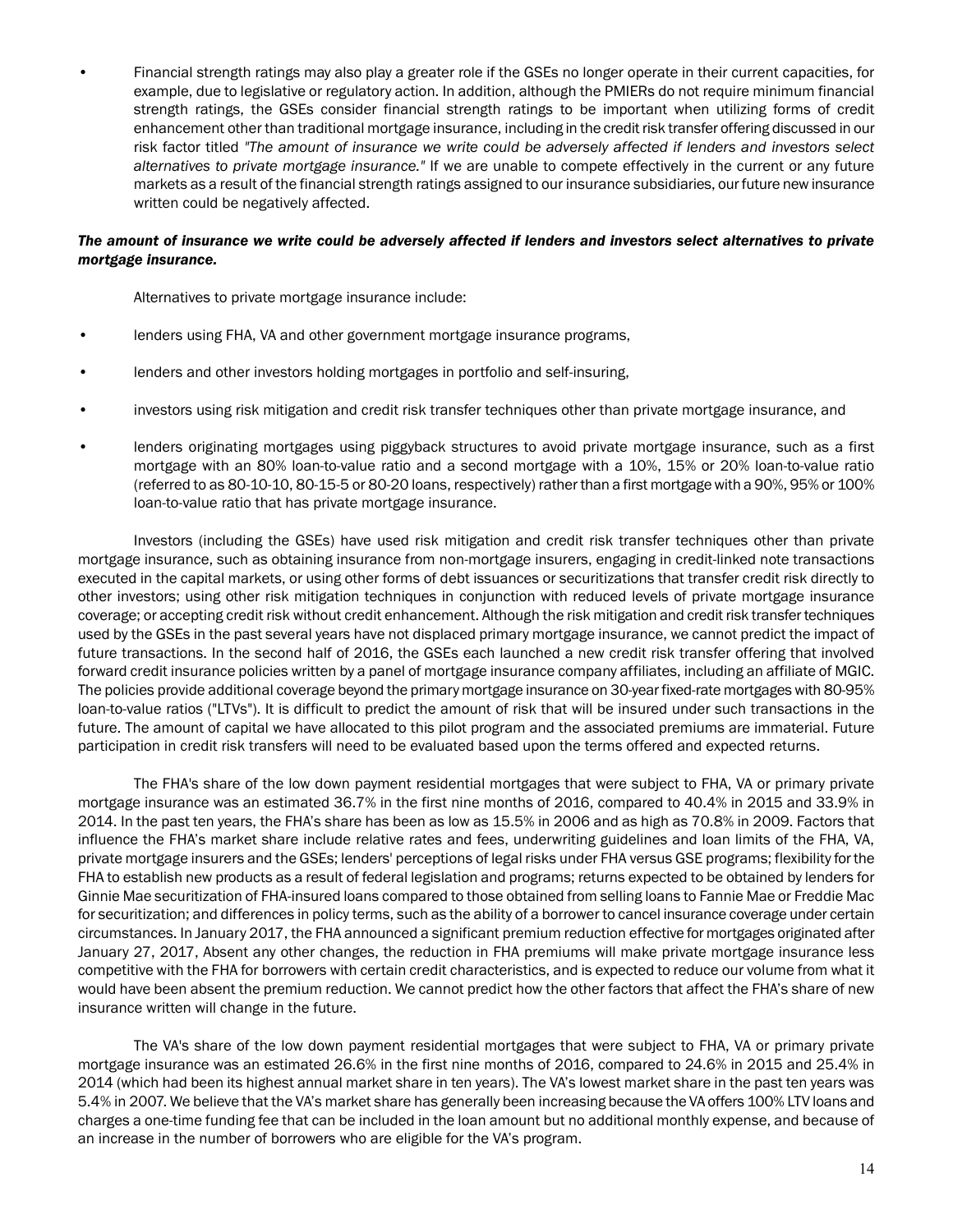### *Changes in the business practices of the GSEs, federal legislation that changes their charters or a restructuring of the GSEs could reduce our revenues or increase our losses.*

The GSEs' charters generally require credit enhancement for a low down payment mortgage loan (a loan amount that exceeds 80% of a home's value) in order for such loan to be eligible for purchase by the GSEs. Lenders generally have used private mortgage insurance to satisfy this credit enhancement requirement and low down payment mortgages purchased by the GSEs generally are insured with private mortgage insurance. As a result, the business practices of the GSEs greatly impact our business and include:

- private mortgage insurer eligibility requirements of the GSEs (for information about the financial requirements included in the PMIERs, see our risk factor titled *"We may not continue to meet the GSEs' private mortgage insurer eligibility requirements and our returns may decrease as we are required to maintain more capital in order to maintain our eligibility"*),
- the level of private mortgage insurance coverage, subject to the limitations of the GSEs' charters (which may be changed by federal legislation), when private mortgage insurance is used as the required credit enhancement on low down payment mortgages,
- the amount of loan level price adjustments and guaranty fees (which result in higher costs to borrowers) that the GSEs assess on loans that require private mortgage insurance,
- whether the GSEs influence the mortgage lender's selection of the mortgage insurer providing coverage and, if so, any transactions that are related to that selection,
- the underwriting standards that determine which loans are eligible for purchase by the GSEs, which can affect the quality of the risk insured by the mortgage insurer and the availability of mortgage loans,
- the terms on which mortgage insurance coverage can be canceled before reaching the cancellation thresholds established by law,
- the programs established by the GSEs intended to avoid or mitigate loss on insured mortgages and the circumstances in which mortgage servicers must implement such programs,
- the terms that the GSEs require to be included in mortgage insurance policies for loans that they purchase,
- the terms on which the GSEs offer lenders relief on their representations and warranties made at the time of sale of a loan to the GSEs, which creates pressure on mortgage insurers to limit their rescission rights to conform to such relief, and the extent to which the GSEs intervene in mortgage insurers' rescission practices or rescission settlement practices with lenders, and
- the maximum loan limits of the GSEs in comparison to those of the FHA and other investors.

The Federal Housing Finance Agency ("FHFA") has been the conservator of the GSEs since 2008 and has the authority to control and direct their operations. The increased role that the federal government has assumed in the residential housing finance system through the GSE conservatorship may increase the likelihood that the business practices of the GSEs change in ways that have a material adverse effect on us and that the charters of the GSEs are changed by new federal legislation. In the past, members of Congress have introduced several bills intended to change the business practices of the GSEs and the FHA; however, no legislation has been enacted. The incoming Presidential administration has indicated that the conservatorship of the GSEs should end; however, it is unclear whether and when that would occur and how that would impact us. As a result of the matters referred to above, it is uncertain what role the GSEs, FHA and private capital, including private mortgage insurance, will play in the residential housing finance system in the future or the impact of any such changes on our business. In addition, the timing of the impact of any resulting changes on our business is uncertain. Most meaningful changes would require Congressional action to implement and it is difficult to estimate when Congressional action would be final and how long any associated phase-in period may last.

#### *We may not continue to meet the GSEs' private mortgage insurer eligibility requirements and our returns may decrease as we are required to maintain more capital in order to maintain our eligibility.*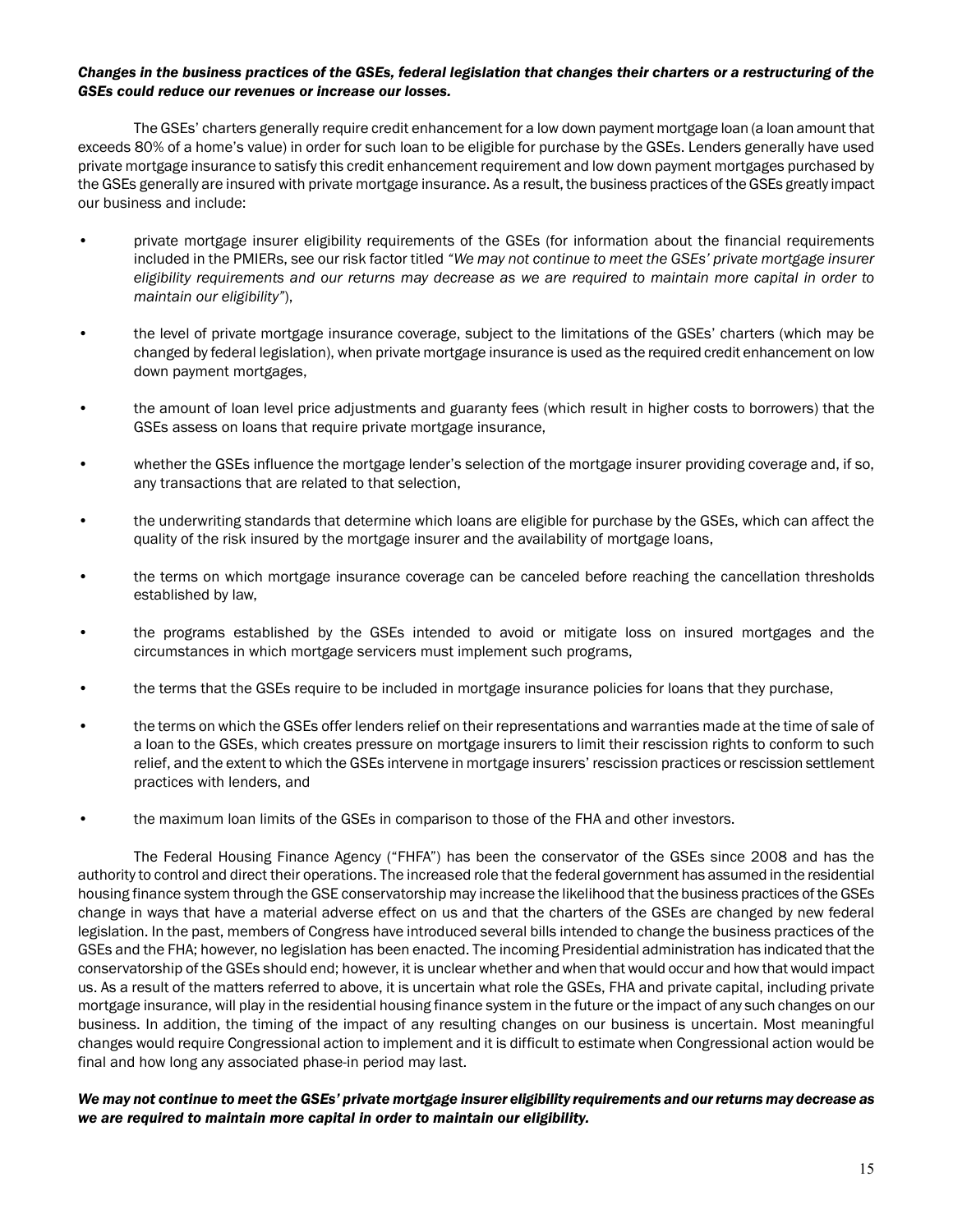We must comply with the PMIERs to be eligible to insure loans purchased by the GSEs. The PMIERs include financial requirements, as well as business, quality control and certain transaction approval requirements. The financial requirements of the PMIERs require a mortgage insurer's "Available Assets" (generally only the most liquid assets of an insurer) to equal or exceed its "Minimum Required Assets" (which are based on an insurer's book and are calculated from tables of factors with several risk dimensions and are subject to a floor amount). Based on our interpretation of the PMIERs, as of December 31, 2016, MGIC's Available Assets are \$4.7 billion and its Minimum Required Assets are \$4.1 billion. MGIC is in compliance with the PMIERs and eligible to insure loans purchased by the GSEs.

If MGIC ceases to be eligible to insure loans purchased by one or both of the GSEs, it would significantly reduce the volume of our new business writings. Factors that may negatively impact MGIC's ability to continue to comply with the financial requirements of the PMIERs include the following:

- The GSEs may reduce the amount of credit they allow under the PMIERs for the risk ceded under our quota share reinsurance transaction. The GSEs' ongoing approval of that transaction is subject to several conditions and the transaction will be reviewed under the PMIERs at least annually by the GSEs. For more information about the transaction, see our risk factor titled "*The mix of business we write affects our Minimum Required Assets under the PMIERs, our premium yields and the likelihood of losses occurring."*
- The GSEs could make the PMIERs more onerous in the future; in this regard, the PMIERs provide that the tables of factors that determine Minimum Required Assets will be updated every two years and may be updated more frequently to reflect changes in macroeconomic conditions or loan performance. The GSEs will provide notice 180 days prior to the effective date of table updates. In addition, the GSEs may amend the PMIERs at any time.
- Our future operating results may be negatively impacted by the matters discussed in the rest of these risk factors. Such matters could decrease our revenues, increase our losses or require the use of assets, thereby creating a shortfall in Available Assets.
- Should additional capital be needed by MGIC in the future, additional capital contributions from our holding company may not be available due to competing demands on holding company resources, including for repayment of debt.

While on an overall basis, the amount of Available Assets MGIC must hold in order to continue to insure GSE loans increased under the PMIERs over what state regulation currently requires, our reinsurance transaction mitigates the negative effect of the PMIERs on our returns. In this regard, see the first bullet point above.

### *The benefit of our net operating loss carryforwards may become substantially limited.*

As of December 31, 2016, we had approximately \$1.5 billion of net operating losses for tax purposes that we can use in certain circumstances to offset future taxable income and thus reduce our federal income tax liability. Our ability to utilize these net operating losses to offset future taxable income may be significantly limited if we experience an "ownership change" as defined in Section 382 of the Internal Revenue Code of 1986, as amended (the "Code"). In general, an ownership change will occur if there is a cumulative change in our ownership by "5-percent shareholders" (as defined in the Code) that exceeds 50 percentage points over a rolling three-year period. A corporation that experiences an ownership change will generally be subject to an annual limitation on the corporation's subsequent use of net operating loss carryovers that arose from preownership change periods and use of losses that are subsequently recognized with respect to assets that had a built-in-loss on the date of the ownership change. The amount of the annual limitation generally equals the fair value of the corporation immediately before the ownership change multiplied by the long-term tax-exempt interest rate (subject to certain adjustments). To the extent that the limitation in a post-ownership-change year is not fully utilized, the amount of the limitation for the succeeding year will be increased.

While we have adopted our Amended and Restated Rights Agreement to minimize the likelihood of transactions in our stock resulting in an ownership change, future issuances of equity-linked securities or transactions in our stock and equitylinked securities that may not be within our control may cause us to experience an ownership change. If we experience an ownership change, we may not be able to fully utilize our net operating losses, resulting in additional income taxes and a reduction in our shareholders' equity.

As of December 31, 2016, our deferred tax asset is recorded at \$607.7 million, which relates primarily to the future tax effects of our prior year net operating losses expected to be carried forward to offset future taxable income. A decrease in the federal statutory income tax rate will result in a one-time reduction in the amount at which our deferred tax asset is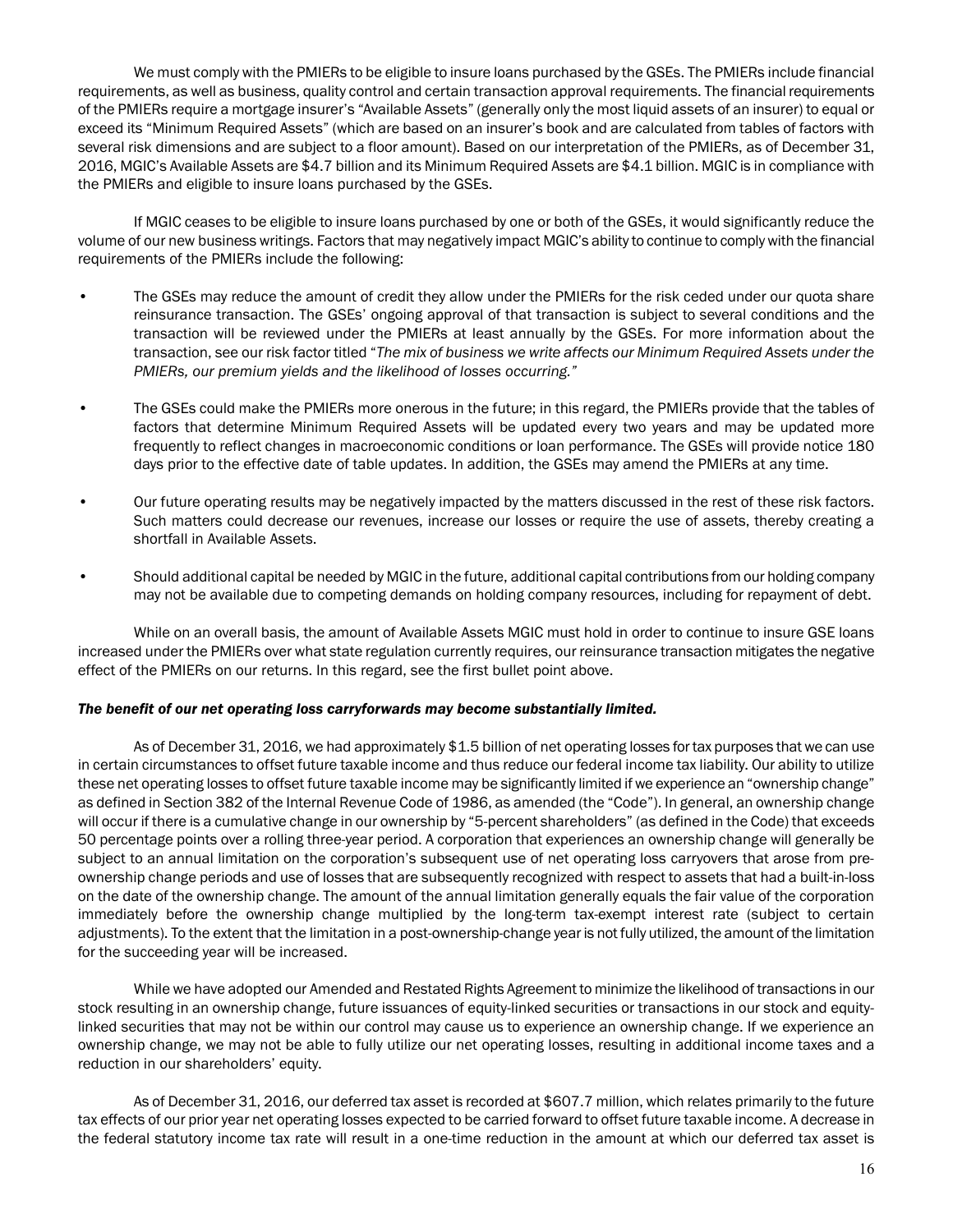recorded, thereby reducing our net income and book value in that period; however, such a decrease will also reduce our effective income tax rate, thereby increasing net income in future periods.

#### *We are involved in legal proceedings and are subject to the risk of additional legal proceedings in the future.*

Before paying an insurance claim, we review the loan and servicing files to determine the appropriateness of the claim amount. When reviewing the files, we may determine that we have the right to rescind coverage on the loan. In our SEC reports, we refer to insurance rescissions and denials of claims collectively as "rescissions" and variations of that term. In addition, all of our insurance policies provide that we can reduce or deny a claim if the servicer did not comply with its obligations under our insurance policy. We call such reduction of claims "curtailments." In recent quarters, an immaterial percentage of claims received in a quarter have been resolved by rescissions. In 2015 and 2016, curtailments reduced our average claim paid by approximately 6.7% and 5.5%, respectively.

Our loss reserving methodology incorporates our estimates of future rescissions, curtailments, and reversals of rescissions and curtailments. A variance between ultimate actual rescission, curtailment and reversal rates and our estimates, as a result of the outcome of litigation, settlements or other factors, could materially affect our losses.

When the insured disputes our right to rescind coverage or curtail claims, we generally engage in discussions in an attempt to settle the dispute. If we are unable to reach a settlement, the outcome of a dispute ultimately would be determined by legal proceedings.

Under ASC 450-20, until a liability associated with settlement discussions or legal proceedings becomes probable and can be reasonably estimated, we consider our claim payment or rescission resolved for financial reporting purposes and do not accrue an estimated loss. Where we have determined that a loss is probable and can be reasonably estimated, we have recorded our best estimate of our probable loss. If we are not able to implement settlements we consider probable, we intend to defend MGIC vigorously against any related legal proceedings.

In addition to matters for which we have recorded a probable loss, we are involved in other discussions and/or proceedings with insureds with respect to our claims paying practices. Although it is reasonably possible that when these matters are resolved we will not prevail in all cases, we are unable to make a reasonable estimate or range of estimates of the potential liability. We estimate the maximum exposure associated with matters where a loss is reasonably possible to be approximately \$295 million, although we believe (but can give no assurance that) we will ultimately resolve these matters for significantly less than this amount. This estimate of our maximum exposure does not include interest or consequential or exemplary damages.

Mortgage insurers, including MGIC, have been involved in litigation and regulatory actions related to alleged violations of the anti-referral fee provisions of the Real Estate Settlement Procedures Act, which is commonly known as RESPA, and the notice provisions of the Fair Credit Reporting Act, which is commonly known as FCRA. While these proceedings in the aggregate have not resulted in material liability for MGIC, there can be no assurance that the outcome of future proceedings under these laws, if any, would not have a material adverse affect on us. In addition, various regulators, including the CFPB, state insurance commissioners and state attorneys general may bring other actions seeking various forms of relief in connection with alleged violations of RESPA. The insurance law provisions of many states prohibit paying for the referral of insurance business and provide various mechanisms to enforce this prohibition. While we believe our practices are in conformity with applicable laws and regulations, it is not possible to predict the eventual scope, duration or outcome of any such reviews or investigations nor is it possible to predict their effect on us or the mortgage insurance industry.

In addition to the matters described above, we are involved in other legal proceedings in the ordinary course of business. In our opinion, based on the facts known at this time, the ultimate resolution of these ordinary course legal proceedings will not have a material adverse effect on our financial position or results of operations.

#### *We are subject to comprehensive regulation and other requirements, which we may fail to satisfy.*

We are subject to comprehensive, detailed regulation by state insurance departments. These regulations are principally designed for the protection of our insured policyholders, rather than for the benefit of investors. Although their scope varies, state insurance laws generally grant broad supervisory powers to agencies or officials to examine insurance companies and enforce rules or exercise discretion affecting almost every significant aspect of the insurance business. State insurance regulatory authorities could take actions, including changes in capital requirements, that could have a material adverse effect on us. For more information about state capital requirements, see our risk factor titled "*State capital*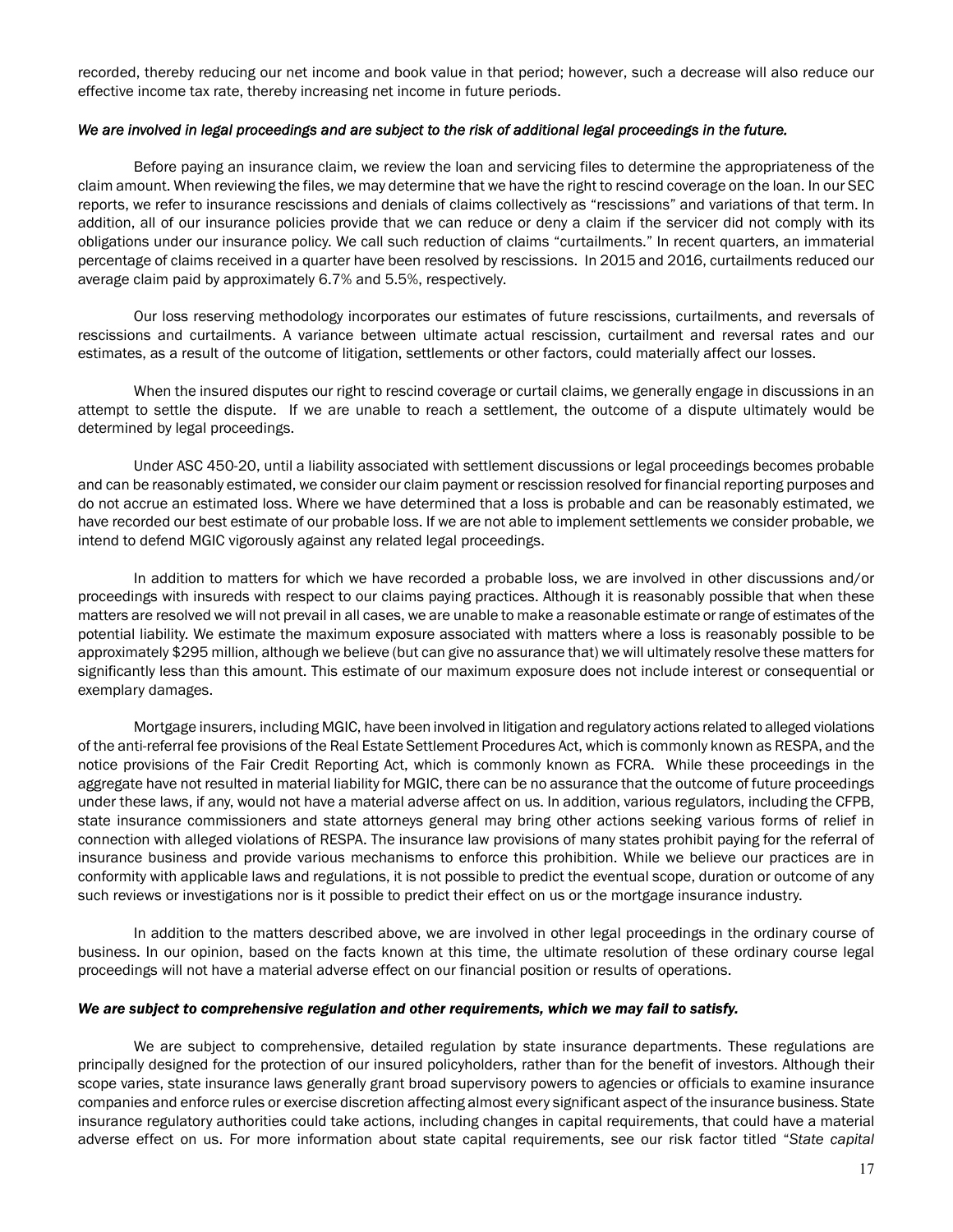*requirements may prevent us from continuing to write new insurance on an uninterrupted basis.*" To the extent that we are construed to make independent credit decisions in connection with our contract underwriting activities, we also could be subject to increased regulatory requirements under the Equal Credit Opportunity Act, commonly known as ECOA, the FCRA, and other laws. For more details about the various ways in which our subsidiaries are regulated, see "Regulation" in Item 1 of our Annual Report on Form 10-K filed with the SEC on February 26, 2016. In addition to regulation by state insurance regulators, the CFPB may issue additional rules or regulations, which may materially affect our business.

In December 2013, the U.S. Treasury Department's Federal Insurance Office released a report that calls for federal standards and oversight for mortgage insurers to be developed and implemented. It is uncertain what form the standards and oversight will take and when they will become effective.

#### *Resolution of our dispute with the Internal Revenue Service could adversely affect us.*

The Internal Revenue Service ("IRS") completed examinations of our federal income tax returns for the years 2000 through 2007 and issued proposed assessments for taxes, interest and penalties related to our treatment of the flow-through income and loss from an investment in a portfolio of residual interests of Real Estate Mortgage Investment Conduits ("REMICs"). The IRS indicated that it did not believe that, for various reasons, we had established sufficient tax basis in the REMIC residual interests to deduct the losses from taxable income. We appealed these assessments within the IRS and in August 2010, we reached a tentative settlement agreement with the IRS which was not finalized.

In 2014, we received Notices of Deficiency (commonly referred to as "90 day letters") covering the 2000-2007 tax years. The Notices of Deficiency reflect taxes and penalties related to the REMIC matters of \$197.5 million and at December 31, 2016, there would also be interest related to these matters of approximately \$200.6 million. In 2007, we made a payment of \$65.2 million to the United States Department of the Treasury which will reduce any amounts we would ultimately owe. The Notices of Deficiency also reflect additional amounts due of \$261.4 million, which are primarily associated with the disallowance of the carryback of the 2009 net operating loss to the 2004-2007 tax years. We believe the IRS included the carryback adjustments as a precaution to keep open the statute of limitations on collection of the tax that was refunded when this loss was carried back, and not because the IRS actually intends to disallow the carryback permanently. Depending on the outcome of this matter, additional state income taxes and state interest may become due when a final resolution is reached. As of December 31, 2016, those state taxes and interest would approximate \$50.7 million. In addition, there could also be state tax penalties. Our total amount of unrecognized tax benefits as of December 31, 2016 is \$108.2 million, which represents the tax benefits generated by the REMIC portfolio included in our tax returns that we have not taken benefit for in our financial statements, including any related interest.

We filed a petition with the U.S. Tax Court contesting most of the IRS' proposed adjustments reflected in the Notices of Deficiency and the IRS filed an answer to our petition which continued to assert their claim. The case has twice been scheduled for trial and in each instance, the parties jointly filed, and the U.S. Tax Court approved (most recently in February 2016), motions for continuance to postpone the trial date. Also in February 2016, the U.S. Tax Court approved a joint motion to consolidate for trial, briefing, and opinion, our case with similar cases of Radian Group, Inc., as successor to Enhance Financial Services Group, Inc., et al. In January 2017, the parties informed the Tax Court that they had reached a basis for settlement of the major issues in the case. Any agreed settlement terms will ultimately be subject to review by the Joint Committee on Taxation ("JCT") before a settlement can be completed and there is no assurance that a settlement will be completed. Based on information that we currently have regarding the status of our ongoing dispute, we expect to record a provision for additional taxes and interest of \$15-25 million in the first quarter of 2017.

Should a settlement not be completed, ongoing litigation to resolve our dispute with the IRS could be lengthy and costly in terms of legal fees and related expenses. We would need to make further adjustments, which could be material, to our tax provision and liabilities if our view of the probability of success in this matter changes, and the ultimate resolution of this matter could have a material negative impact on our effective tax rate, results of operations, cash flows, available assets and statutory capital. In this regard, see our risk factors titled *"We may not continue to meet the GSEs' private mortgage insurer eligibility requirements and our returns may decrease as we are required to maintain more capital in order to maintain our eligibility*" and "*State capital requirements may prevent us from continuing to write new insurance on an uninterrupted basis*."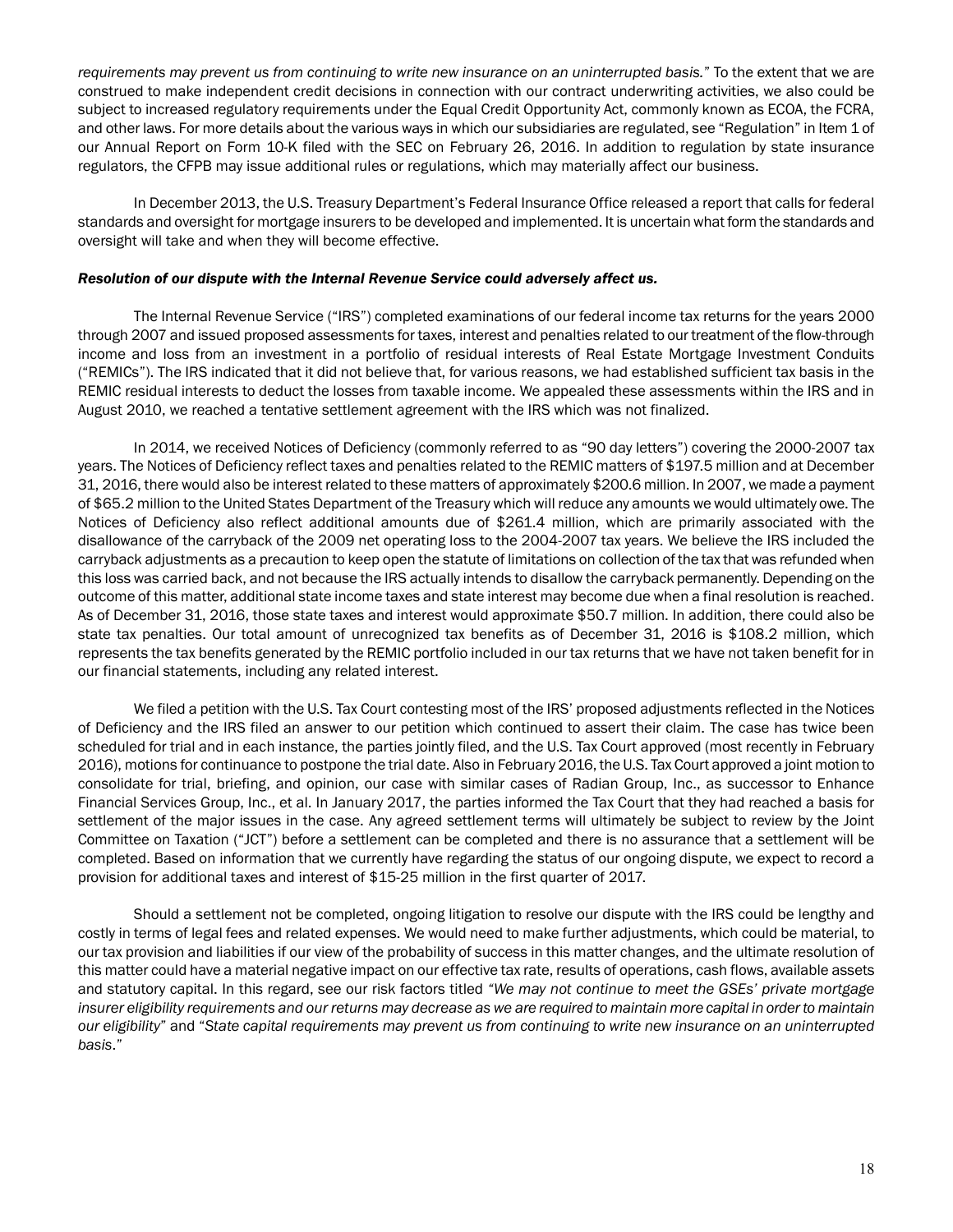#### *Because we establish loss reserves only upon a loan default rather than based on estimates of our ultimate losses on risk in force, losses may have a disproportionate adverse effect on our earnings in certain periods.*

In accordance with accounting principles generally accepted in the United States, commonly referred to as GAAP, we establish reserves for insurance losses and loss adjustment expenses only when notices of default on insured mortgage loans are received and for loans we estimate are in default but for which notices of default have not yet been reported to us by the servicers (this is often referred to as "IBNR"). Because our reserving method does not take account of losses that could occur from loans that are not delinquent, such losses are not reflected in our financial statements, except in the case where a premium deficiency exists. As a result, future losses on loans that are not currently delinquent may have a material impact on future results as such losses emerge.

## *Because loss reserve estimates are subject to uncertainties, paid claims may be substantially different than our loss reserves.*

When we establish reserves, we estimate the ultimate loss on delinquent loans using estimated claim rates and claim amounts. The estimated claim rates and claim amounts represent our best estimates of what we will actually pay on the loans in default as of the reserve date and incorporate anticipated mitigation from rescissions and curtailments. The establishment of loss reserves is subject to inherent uncertainty and requires judgment by management. The actual amount of the claim payments may be substantially different than our loss reserve estimates. Our estimates could be affected by several factors, including a change in regional or national economic conditions, and a change in the length of time loans are delinquent before claims are received. The change in conditions may include changes in unemployment, affecting borrowers' income and thus their ability to make mortgage payments, and changes in housing values, which may affect borrower willingness to continue to make mortgage payments when the value of the home is below the mortgage balance. Changes to our estimates could have a material impact on our future results, even in a stable economic environment. In addition, historically, losses incurred have followed a seasonal trend in which the second half of the year has weaker credit performance than the first half, with higher new default notice activity and a lower cure rate.

### *We rely on our management team and our business could be harmed if we are unable to retain qualified personnel or successfully develop and/or recruit their replacements.*

Our success depends, in part, on the skills, working relationships and continued services of our management team and other key personnel. The unexpected departure of key personnel could adversely affect the conduct of our business. In such event, we would be required to obtain other personnel to manage and operate our business. In addition, we will be required to replace the knowledge and expertise of our aging workforce as our workers retire. In either case, there can be no assurance that we would be able to develop or recruit suitable replacements for the departing individuals; that replacements could be hired, if necessary, on terms that are favorable to us; or that we can successfully transition such replacements in a timely manner. We currently have not entered into any employment agreements with our officers or key personnel. Volatility or lack of performance in our stock price may affect our ability to retain our key personnel or attract replacements should key personnel depart. Without a properly skilled and experienced workforce, our costs, including productivity costs and costs to replace employees may increase, and this could negatively impact our earnings.

#### *Loan modification and other similar programs may not continue to provide substantial benefits to us.*

The federal government, including through the U.S. Department of the Treasury and the GSEs, and several lenders have modification and refinance programs to make loans more affordable to borrowers with the goal of reducing the number of foreclosures. These programs include the Home Affordable Modification Program ("HAMP") and the Home Affordable Refinance Program ("HARP"). During 2015 and 2016, we were notified of modifications that cured delinquencies that had they become paid claims would have resulted in approximately \$0.6 billion and \$0.5 billion, respectively, of estimated claim payments. These levels are down from a high of \$3.2 billion in 2010.

HAMP expired at the end of 2016 and although HARP has been extended through September 2017,we believe that we have realized the majority of the benefits from that program because the number of loans insured by us that we are aware are entering that program has decreased significantly. The GSEs have introduced the "Flex Modification" program to replace HAMP effective in October 2017. Until it becomes effective, loan servicers must still evaluate borrowers for other GSE modification programs.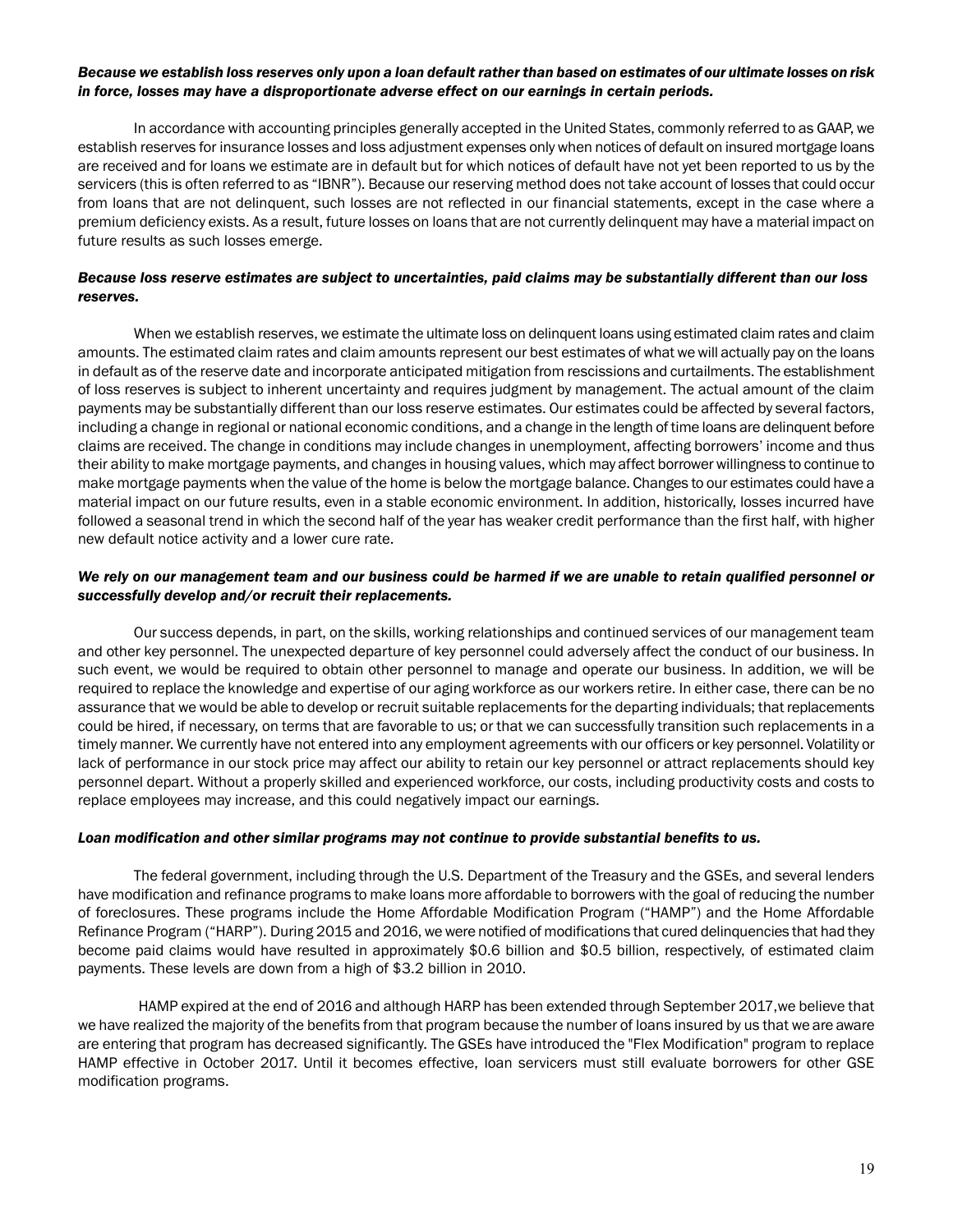We cannot determine the total benefit we may derive from loan modification programs, particularly given the uncertainty around the re-default rates for defaulted loans that have been modified. Our loss reserves do not account for potential re-defaults of current loans.

## *If the volume of low down payment home mortgage originations declines, the amount of insurance that we write could decline.*

The factors that affect the volume of low down payment mortgage originations include:

- restrictions on mortgage credit due to more stringent underwriting standards, liquidity issues or risk-retention and/or capital requirements affecting lenders,
- the level of home mortgage interest rates and the deductibility of mortgage interest or mortgage insurance premiums for income tax purposes,
- the health of the domestic economy as well as conditions in regional and local economies and the level of consumer confidence,
- housing affordability,
- population trends, including the rate of household formation,
- the rate of home price appreciation, which in times of heavy refinancing can affect whether refinanced loans have loan-to-value ratios that require private mortgage insurance, and
- government housing policy encouraging loans to first-time homebuyers.

A decline in the volume of low down payment home mortgage originations could decrease demand for mortgage insurance and decrease our new insurance written . For other factors that could decrease the demand for mortgage insurance, see our risk factor titled *"The amount of insurance we write could be adversely affected if lenders and investors select alternatives to private mortgage insurance."*

#### *State capital requirements may prevent us from continuing to write new insurance on an uninterrupted basis.*

The insurance laws of 16 jurisdictions, including Wisconsin, our domiciliary state, require a mortgage insurer to maintain a minimum amount of statutory capital relative to the risk in force (or a similar measure) in order for the mortgage insurer to continue to write new business. We refer to these requirements as the "State Capital Requirements." While they vary among jurisdictions, the most common State Capital Requirements allow for a maximum risk-to-capital ratio of 25 to 1. A riskto-capital ratio will increase if (i) the percentage decrease in capital exceeds the percentage decrease in insured risk, or (ii) the percentage increase in capital is less than the percentage increase in insured risk. Wisconsin does not regulate capital by using a risk-to-capital measure but instead requires a minimum policyholder position ("MPP"). The "policyholder position" of a mortgage insurer is its net worth or surplus, contingency reserve and a portion of the reserves for unearned premiums.

At December 31, 2016, MGIC's preliminary risk-to-capital ratio was 10.7 to 1, below the maximum allowed by the jurisdictions with State Capital Requirements, and its preliminary policyholder position was \$1.6 billion above the required MPP of \$1.1 billion. In calculating our risk-to-capital ratio and MPP, we are allowed full credit for the risk ceded under our reinsurance transaction with a group of unaffiliated reinsurers. It is possible that under the revised State Capital Requirements discussed below, MGIC will not be allowed full credit for the risk ceded to the reinsurers. If MGIC is not allowed an agreed level of credit under either the State Capital Requirements or the PMIERs, MGIC may terminate the reinsurance agreement, without penalty. At this time, we expect MGIC to continue to comply with the current State Capital Requirements; however, you should read the rest of these risk factors for information about matters that could negatively affect such compliance.

At December 31, 2016, the preliminary risk-to-capital ratio of our combined insurance operations (which includes a reinsurance affiliate) was 12.0 to 1. Reinsurance transactions with our affiliate permit MGIC to write insurance with a higher coverage percentage than it could on its own under certain state-specific requirements. A higher risk-to-capital ratio on a combined basis may indicate that, in order for MGIC to continue to utilize reinsurance arrangements with its reinsurance affiliate, additional capital contributions to the affiliate could be needed.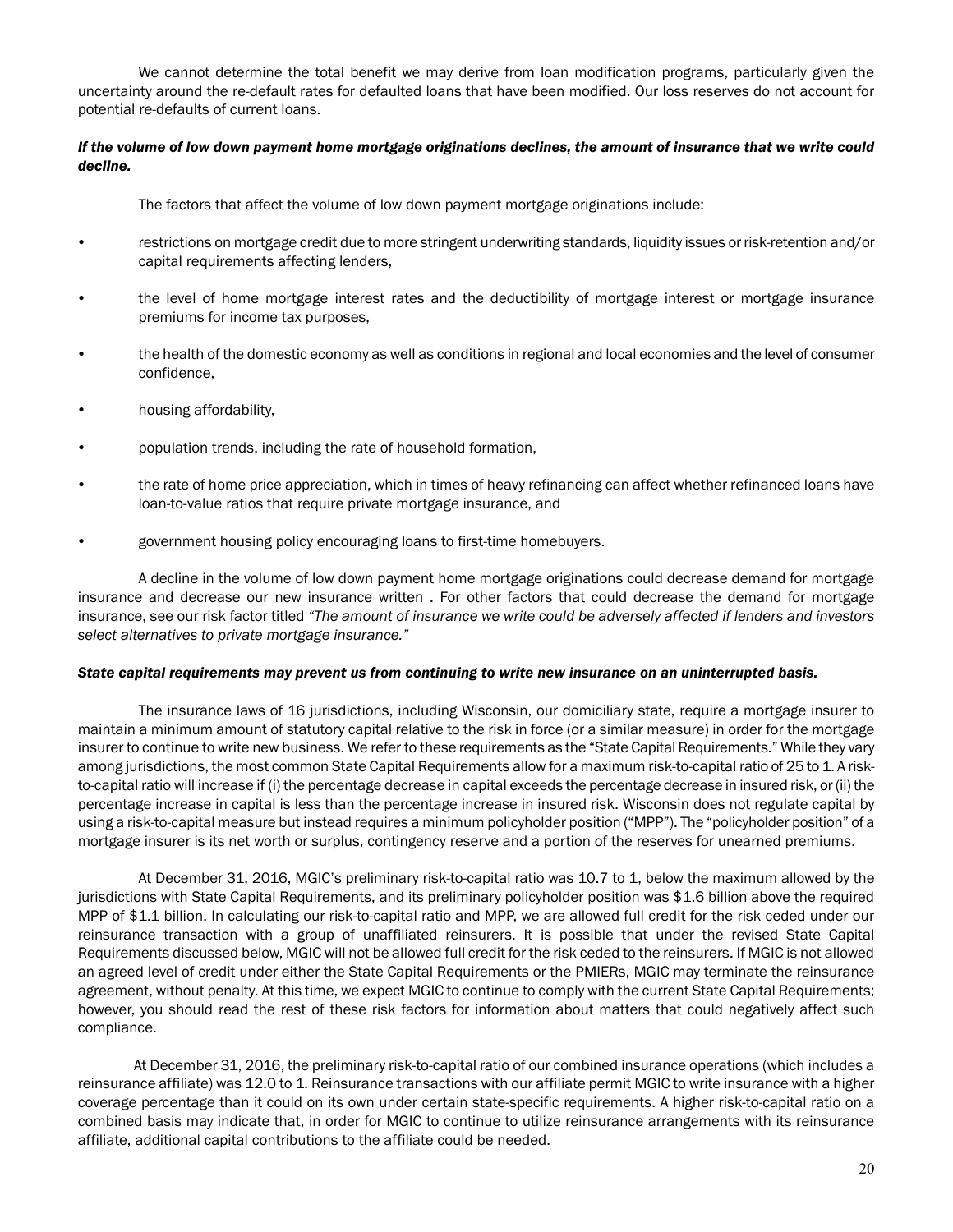The NAIC previously announced that it plans to revise the minimum capital and surplus requirements for mortgage insurers that are provided for in its Mortgage Guaranty Insurance Model Act. In May 2016, a working group of state regulators released an exposure draft of a risk-based capital framework to establish capital requirements for mortgage insurers, although no date has been established by which the NAIC must propose revisions to the capital requirements. We continue to evaluate the impact of the framework contained in the exposure draft, including the potential impact of certain items that have not yet been completely addressed by the framework which include: the treatment of ceded risk, minimum capital floors, and action level triggers. Currently we believe that the PMIERs contain the more restrictive capital requirements in most circumstances.

While MGIC currently meets the State Capital Requirements of Wisconsin and all other jurisdictions, it could be prevented from writing new business in the future in all jurisdictions if it fails to meet the State Capital Requirements of Wisconsin, or it could be prevented from writing new business in a particular jurisdiction if it fails to meet the State Capital Requirements of that jurisdiction, and in each case MGIC does not obtain a waiver of such requirements. It is possible that regulatory action by one or more jurisdictions, including those that do not have specific State Capital Requirements, may prevent MGIC from continuing to write new insurance in such jurisdictions. If we are unable to write business in all jurisdictions, lenders may be unwilling to procure insurance from us anywhere. In addition, a lender's assessment of the future ability of our insurance operations to meet the State Capital Requirements or the PMIERs may affect its willingness to procure insurance from us. In this regard, see our risk factor titled *"Competition or changes in our relationships with our customers could reduce our revenues, reduce our premium yields and/or increase our losses."* A possible future failure by MGIC to meet the State Capital Requirements or the PMIERs will not necessarily mean that MGIC lacks sufficient resources to pay claims on its insurance liabilities. While we believe MGIC has sufficient claims paying resources to meet its claim obligations on its insurance in force on a timely basis, you should read the rest of these risk factors for information about matters that could negatively affect MGIC's claims paying resources.

#### *Downturns in the domestic economy or declines in the value of borrowers' homes from their value at the time their loans closed may result in more homeowners defaulting and our losses increasing, with a corresponding decrease in our returns.*

Losses result from events that reduce a borrower's ability or willingness to continue to make mortgage payments, such as unemployment, health issues, family status, and whether the home of a borrower who defaults on his mortgage can be sold for an amount that will cover unpaid principal and interest and the expenses of the sale. In general, favorable economic conditions reduce the likelihood that borrowers will lack sufficient income to pay their mortgages and also favorably affect the value of homes, thereby reducing and in some cases even eliminating a loss from a mortgage default. A deterioration in economic conditions, including an increase in unemployment, generally increases the likelihood that borrowers will not have sufficient income to pay their mortgages and can also adversely affect housing values, which in turn can influence the willingness of borrowers with sufficient resources to make mortgage payments to do so when the mortgage balance exceeds the value of the home. Housing values may decline even absent a deterioration in economic conditions due to declines in demand for homes, which in turn may result from changes in buyers' perceptions of the potential for future appreciation, restrictions on and the cost of mortgage credit due to more stringent underwriting standards, higher interest rates generally, changes to the deductibility of mortgage interest or mortgage insurance premiums for income tax purposes, or other factors. Changes in housing values and unemployment levels are inherently difficult to forecast given the uncertainty in the current market environment, including uncertainty about the effect of actions the federal government has taken and may take with respect to tax policies, mortgage finance programs and policies, and housing finance reform.

### *The mix of business we write affects our Minimum Required Assets under the PMIERs, our premium yields and the likelihood of losses occurring.*

The Minimum Required Assets under the PMIERs are, in part, a function of the direct risk-in-force and the risk profile of the loans we insure, considering loan-to-value ratio, credit score, vintage, HARP status and delinquency status; and whether the loans were insured under lender-paid mortgage insurance policies or other policies that are not subject to automatic termination consistent with the Homeowners Protection Act requirements for borrower paid mortgage insurance. Therefore, if our direct risk-in-force increases through increases in new insurance written, or if our mix of business changes to include loans with higher loan-to-value ratios or lower FICO scores, for example, or if we insure more loans under lender-paid mortgage insurance policies, all other things equal, we will be required to hold more Available Assets in order to maintain GSE eligibility.

The minimum capital required by the risk-based capital framework contained in the exposure draft released by the NAIC in May 2016 would be, in part, a function of certain loan factors, including property location, loan-to-value ratio and credit score; general underwriting quality in the market at the time of loan origination; the age of the loan; and the premium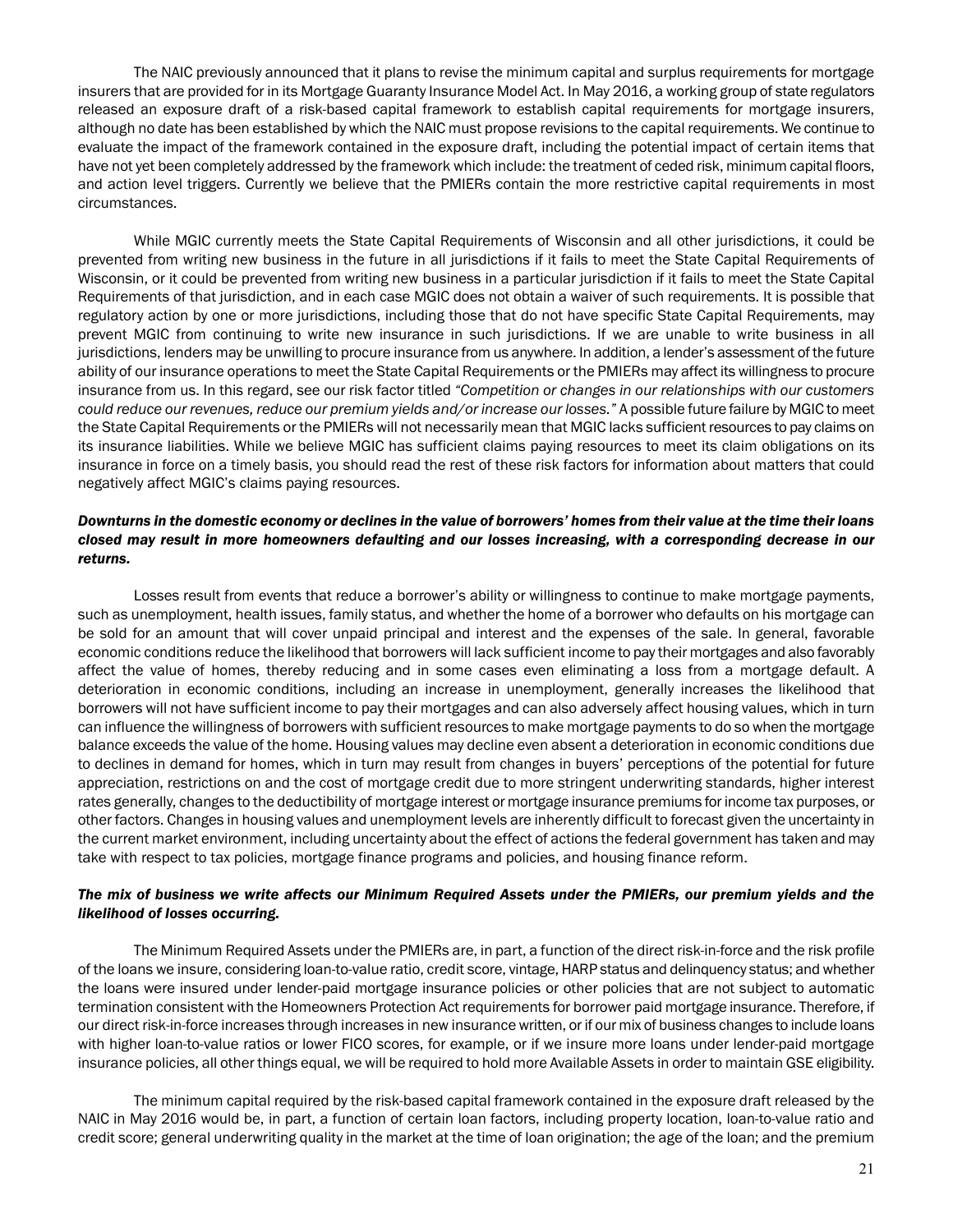rate we charge. Depending on the provisions of the capital requirements when they are released in final form and become effective, our mix of business may affect the minimum capital we are required to hold under the new framework.

Beginning in 2014, we have increased the percentage of our business from lender-paid single premium policies. Depending on the actual life of a single premium policy and its premium rate relative to that of a monthly premium policy, a single premium policy may generate more or less premium than a monthly premium policy over its life.

We have in place a quota share reinsurance transaction with a group of unaffiliated reinsurers that covers most of our insurance written from 2013 through 2016, and a portion of our insurance written prior to 2013. We expect that in the first quarter of 2017, we will enter into a similar agreement covering most of our new insurance written in 2017. Although the transactions reduce our premiums, they have a lesser impact on our overall results, as losses ceded under the transactions reduce our losses incurred and the ceding commission we receive reduce our underwriting expenses. The net cost of reinsurance, with respect to a covered loan, is 6% (but can be lower if losses are materially higher than we expect). This cost is derived by dividing the reduction in our pre-tax net income from such loan with reinsurance by our direct (that is, without reinsurance) premiums from such loan. Although the net cost of the reinsurance is generally constant at 6%, the effect of the reinsurance on the various components of pre-tax income will vary from period to period, depending on the level of ceded losses.

In addition to the effect of reinsurance on our premiums, we expect a modest decline in our premium yield resulting from the premium rates themselves. First, we expect a reduction in volume from business with lower FICO scores and higher premium rates as a result of the FHA premium reduction discussed in our risk factor titled *"The amount of insurance we write could be adversely affected if lenders and investors select alternatives to private mortgage insurance."* Second, the books we wrote before 2009, which have a higher average premium rate than subsequent books, are expected to continue to decline as a percentage of the insurance in force; and the average premium rate on these books is also expected to decline as the premium rates reset to lower levels at the time the loans reach the ten-year anniversary of their initial coverage date. However, for loans that have utilized HARP, the initial ten-year period was reset to begin as of the date of the HARP transaction. As of December 31, 2016, approximately 4% and 2% of our total primary insurance in force was written in 2007 and 2008, respectively, has not been refinanced under HARP and is subject to a reset after ten years.

The circumstances in which we are entitled to rescind coverage have narrowed for insurance we have written in recent years. During the second quarter of 2012, we began writing a portion of our new insurance under an endorsement to our then existing master policy (the "Gold Cert Endorsement"), which limited our ability to rescind coverage compared to that master policy. To comply with requirements of the GSEs, we introduced our current master policy in 2014. Our rescission rights under our current master policy are comparable to those under our previous master policy, as modified by the Gold Cert Endorsement, but may be further narrowed if the GSEs permit modifications to them. Our current master policy is filed as Exhibit 99.19 to our quarterly report on Form 10-Q for the quarter ended September 30, 2014 (filed with the SEC on November 7, 2014). All of our primary new insurance on loans with mortgage insurance application dates on or after October 1, 2014, was written under our current master policy. As of December 31, 2016, approximately 63% of our flow, primary insurance in force was written under our Gold Cert Endorsement or our current master policy.

From time to time, in response to market conditions, we change the types of loans that we insure and the requirements under which we insure them. We also change our underwriting guidelines, in part through aligning some of them with Fannie Mae and Freddie Mac for loans that receive and are processed in accordance with certain approval recommendations from a GSE automated underwriting system. As a result of changes to our underwriting guidelines and requirements and other factors, our business written beginning in the second half of 2013 is expected to have a somewhat higher claim incidence than business written in 2009 through the first half of 2013. However, we believe this business presents an acceptable level of risk. Our underwriting requirements are available on our website at http://www.mgic.com/underwriting/index.html. We monitor the competitive landscape and will make adjustments to our pricing and underwriting guidelines as warranted. We also make exceptions to our underwriting requirements on a loan-byloan basis and for certain customer programs. Together, the number of loans for which exceptions were made accounted for fewer than 2% of the loans we insured in each of 2015 and 2016.

Even when housing values are stable or rising, mortgages with certain characteristics have higher probabilities of claims. These characteristics include loans with higher loan-to-value ratios, lower FICO scores, limited underwriting, including limited borrower documentation, or higher total debt-to-income ratios, as well as loans having combinations of higher risk factors. As of December 31, 2016, approximately 14.4% of our primary risk in force consisted of loans with loan-to-value ratios greater than 95%, 3.8% had FICO scores below 620, and 3.7% had limited underwriting, including limited borrower documentation, each attribute as determined at the time of loan origination. A material number of these loans were originated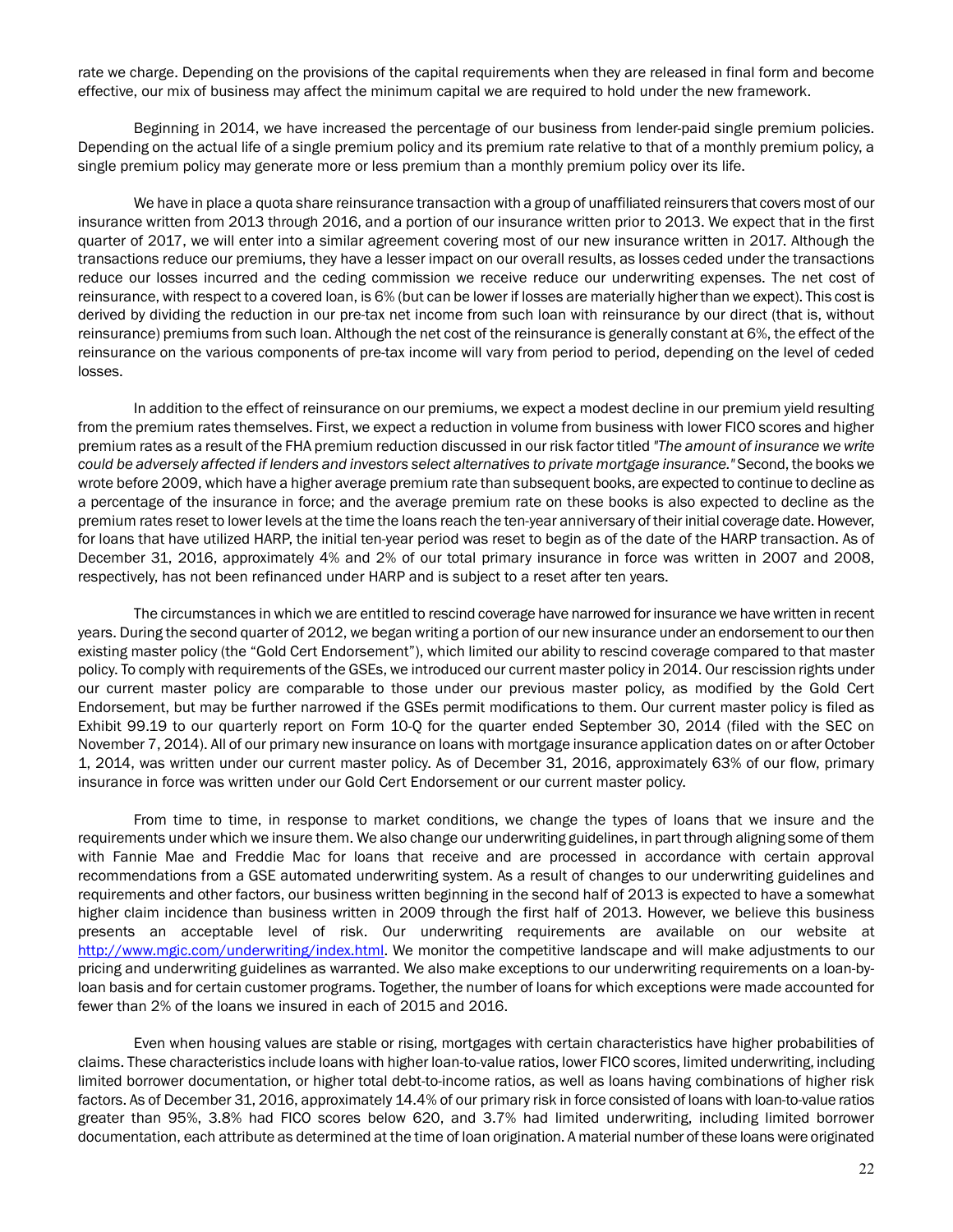in 2005 - 2007 or the first half of 2008. For information about our classification of loans by FICO score and documentation, see footnotes (1) and (2) to the composition of primary default inventory table under "Results of Consolidated Operations – Losses – Losses incurred" in Management's Discussion and Analysis of Financial Condition and Results of Operations in our Annual Report on Form 10-K filed with the SEC on February 26, 2016.

As of December 31, 2016, approximately 2% of our primary risk in force consisted of adjustable rate mortgages in which the initial interest rate may be adjusted during the five years after the mortgage closing ("ARMs"). We classify as fixed rate loans adjustable rate mortgages in which the initial interest rate is fixed during the five years after the mortgage closing. If interest rates should rise between the time of origination of such loans and when their interest rates may be reset, claims on ARMs and adjustable rate mortgages whose interest rates may only be adjusted after five years would be substantially higher than for fixed rate loans. In addition, we have insured "interest-only" loans, which may also be ARMs, and loans with negative amortization features, such as pay option ARMs. We believe claim rates on these loans will be substantially higher than on loans without scheduled payment increases that are made to borrowers of comparable credit quality.

Although we attempt to incorporate these higher expected claim rates into our underwriting and pricing models, there can be no assurance that the premiums earned and the associated investment income will be adequate to compensate for actual losses even under our current underwriting requirements. We do, however, believe that our insurance written beginning in the second half of 2008 will generate underwriting profits.

### *The premiums we charge may not be adequate to compensate us for our liabilities for losses and as a result any inadequacy could materially affect our financial condition and results of operations.*

We set premiums at the time a policy is issued based on our expectations regarding likely performance of the insured risks over the long-term. Our premiums are subject to approval by state regulatory agencies, which can delay or limit our ability to increase our premiums. Generally, we cannot cancel mortgage insurance coverage or adjust renewal premiums during the life of a mortgage insurance policy. As a result, higher than anticipated claims generally cannot be offset by premium increases on policies in force or mitigated by our non-renewal or cancellation of insurance coverage. The premiums we charge, and the associated investment income, may not be adequate to compensate us for the risks and costs associated with the insurance coverage provided to customers. An increase in the number or size of claims, compared to what we anticipate, could adversely affect our results of operations or financial condition. Our premium rates are also based in part on the amount of capital we are required to hold against the insured risk. If the amount of capital we are required to hold increases from the amount we were required to hold when a policy was written, we cannot adjust premiums to compensate for this and our returns may be lower than we assumed.

The losses we have incurred on our 2005-2008 books have exceeded our premiums from those books. Our current expectation is that the incurred losses from those books, although declining, will continue to generate a material portion of our total incurred losses for a number of years. The ultimate amount of these losses will depend in part on general economic conditions, including unemployment, and the direction of home prices.

### *We are susceptible to disruptions in the servicing of mortgage loans that we insure.*

We depend on reliable, consistent third-party servicing of the loans that we insure. Over the last several years, the mortgage loan servicing industry has experienced consolidation and an increase in the number of specialty servicers servicing delinquent loans. The resulting change in the composition of servicers could lead to disruptions in the servicing of mortgage loans covered by our insurance policies. Further changes in the servicing industry resulting in the transfer of servicing could cause a disruption in the servicing of delinquent loans which could reduce servicers' ability to undertake mitigation efforts that could help limit our losses. Future housing market conditions could lead to additional increases in delinquencies and transfers of servicing.

### *Changes in interest rates, house prices or mortgage insurance cancellation requirements may change the length of time that our policies remain in force.*

The premium from a single premium policy is collected upfront and generally earned over the estimated life of the policy. In contrast, premiums from a monthly premium policy are received and earned each month over the life of the policy. In each year, most of our premiums received are from insurance that has been written in prior years. As a result, the length of time insurance remains in force, which is also generally referred to as persistency, is a significant determinant of our revenues. Future premiums on our monthly premium policies in force represent a material portion of our claims paying resources and a low persistency rate will reduce those future premiums. In contrast, a higher than expected persistency rate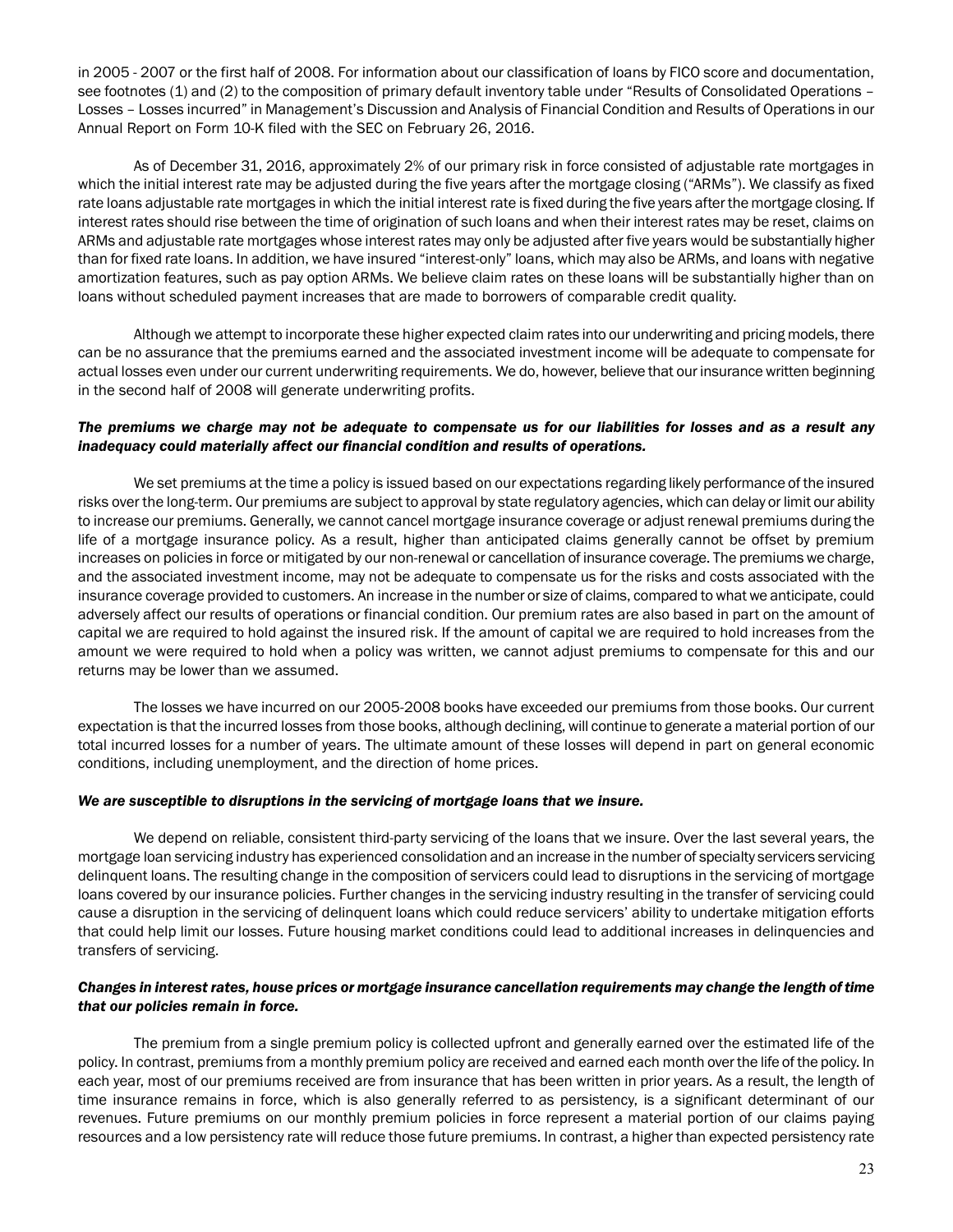will decrease the profitability from single premium policies because they will remain in force longer than was estimated when the policies were written.

The monthly premium policies for the substantial majority of loans we insured provides that, for the first ten years of the policy, the premium is determined by the product of the premium rate and the initial loan balance; thereafter, a lower premium rate is applied to the initial loan balance. The initial ten-year period is reset when the loan is refinanced under HARP. The premiums on many of the policies in our 2006 book that were not refinanced under HARP reset in 2016. As of December 31, 2016, approximately 4% and 2% of our total primary insurance in force was written in 2007 and 2008, respectively, has not been refinanced under HARP, and is subject to a rate reset after ten years.

Our persistency rate was 76.9% at December 31, 2016, compared to 79.7% at December 31, 2015 and 82.8% at December 31, 2014. Since 2000, our year-end persistency ranged from a high of 84.7% at December 31, 2009 to a low of 47.1% at December 31, 2003.

Our persistency rate is primarily affected by the level of current mortgage interest rates compared to the mortgage coupon rates on our insurance in force, which affects the vulnerability of the insurance in force to refinancing. Our persistency rate is also affected by mortgage insurance cancellation policies of mortgage investors along with the current value of the homes underlying the mortgages in the insurance in force.

### *Your ownership in our company may be diluted by additional capital that we raise or if the holders of our outstanding convertible debt convert that debt into shares of our common stock.*

As noted above under our risk factor titled *"We may not continue to meet the GSEs' private mortgage insurer eligibility requirements and our returns may decrease as we are required to maintain more capital in order to maintain our eligibility,*" although we are currently in compliance with the requirements of the PMIERs, there can be no assurance that we would not seek to issue non-dilutive debt capital or to raise additional equity capital to manage our capital position under the PMIERs or for other purposes. Any future issuance of equity securities may dilute your ownership interest in our company. In addition, the market price of our common stock could decline as a result of sales of a large number of shares or similar securities in the market or the perception that such sales could occur.

At December 31, 2016, we had outstanding \$390 million principal amount of 9% Convertible Junior Subordinated Debentures due in 2063 ("9% Debentures") (of which approximately \$133 million was purchased by and is held by MGIC, and is eliminated on the consolidated balance sheet), \$145 million principal amount of 5% Convertible Senior Notes due in 2017 ("5% Notes") and \$208 million principal amount of 2% Convertible Senior Notes due in 2020 ("2% Notes"). The principal amount of the 9% Debentures is currently convertible, at the holder's option, at an initial conversion rate, which is subject to adjustment, of 74.0741 common shares per \$1,000 principal amount of debentures. This represents an initial conversion price of approximately \$13.50 per share. We have the right, and may elect, to defer interest payable under the debentures in the future. If a holder elects to convert its debentures, the interest that has been deferred on the debentures being converted is also convertible into shares of our common stock. The conversion rate for such deferred interest is based on the average price that our shares traded at during a 5-day period immediately prior to the election to convert the associated debentures. We may elect to pay cash for some or all of the shares issuable upon a conversion of the debentures.

The 5% Notes are convertible, at the holder's option, at an initial conversion rate, which is subject to adjustment, of 74.4186 shares per \$1,000 principal amount at any time prior to the maturity date. This represents an initial conversion price of approximately \$13.44 per share. Prior to January 1, 2020, the 2% Notes are convertible only upon satisfaction of one or more conditions. One such condition is that conversion may occur during any calendar quarter commencing after March 31, 2014, if the last reported sale price of our common stock for each of at least 20 trading days during the 30 consecutive trading days ending on, and including, the last trading day of the immediately preceding calendar quarter is greater than or equal to 130% of the applicable conversion price on each applicable trading day. The notes are convertible at an initial conversion rate, which is subject to adjustment, of 143.8332 shares per \$1,000 principal amount. This represents an initial conversion price of approximately \$6.95 per share. 130% of such conversion price is \$9.03. On or after January 1, 2020, holders may convert their notes irrespective of satisfaction of the conditions. We do not have the right to defer interest on our 5% Notes or 2% Notes. For a discussion of the dilutive effects of our convertible securities on our earnings per share, see Note 6 – "Summary of Significant Accounting Policies Earnings per Share" to our consolidated financial statements in our Quarterly Report on Form 10-Q filed with the SEC on November 7, 2016.